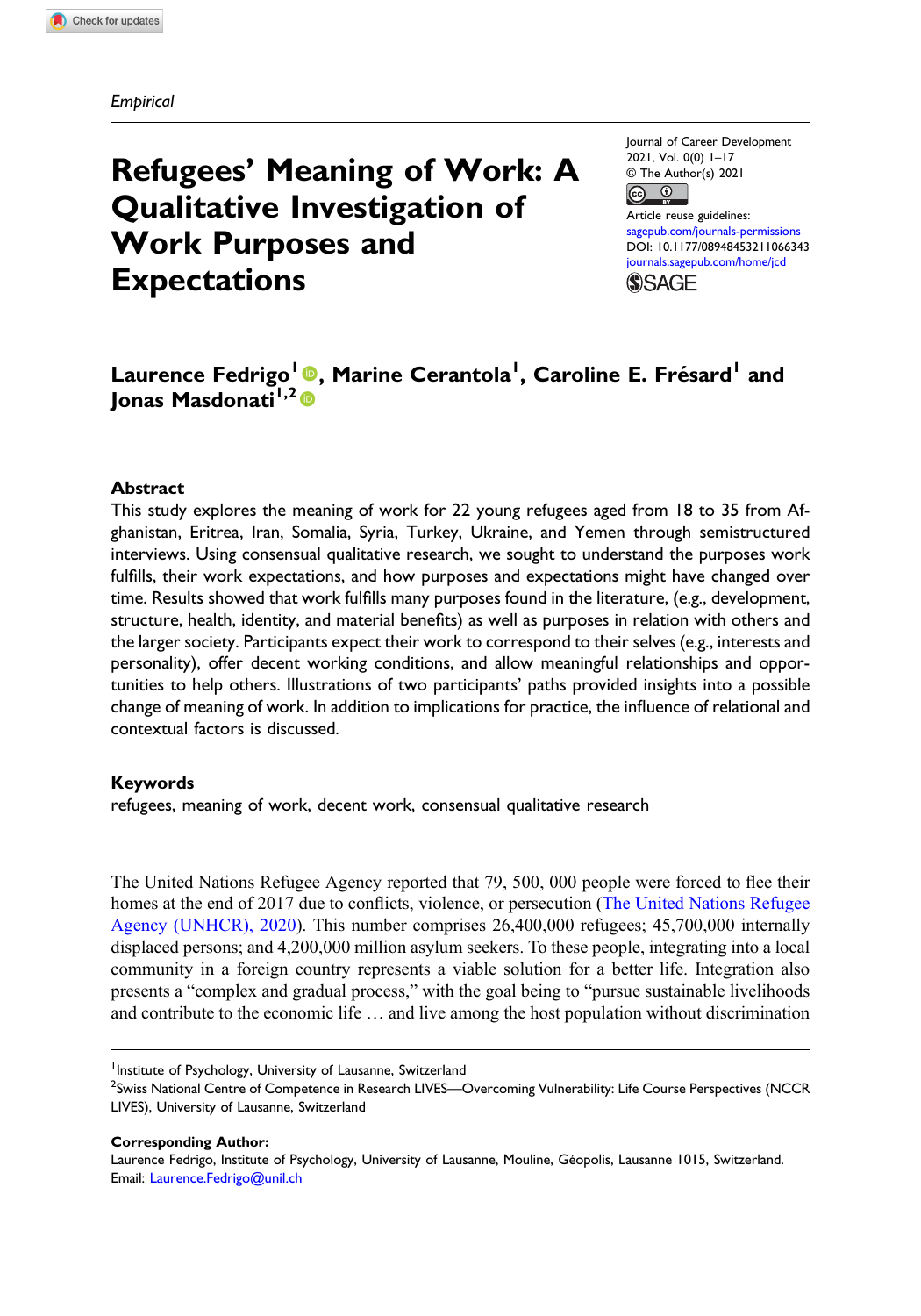or exploitation" [\(The United Nations Refugee Agency \(UNHCR\), 2018,](#page-15-1) p. 30). Employment stands out as a crucial factor of the integration process [\(Baran et al., 2018](#page-13-0)). At the same time, globalization and the rise of new technologies create expectations of increased flexibility for employees, often to the detriment of their personal lives, and an increase in new forms of work, such as part-time, temporary, or on-demand work ([Toscanelli et al., 2019](#page-15-2)). Consequently, immigrants are overrepresented in the approximately 40% of workers worldwide who have precarious jobs [\(Mallett, 2018](#page-14-0)). Moreover, the [Organisation for Economic Co-operation and](#page-15-3) [Development \(OECD\) \(2019\)](#page-15-3) highlighted that for immigrants, especially those such as refugees who are coming from countries outside the European Union, the unemployment rate is higher than it is for their peers who are native to host countries. Indeed, after arriving in a host country, refugees face multiple challenges in social and professional integration. These challenges include precarious financial circumstances, the lack of a network and support, and traumatic experiences ([Hynie, 2018\)](#page-14-1).

Although career guidance could play a crucial supportive role in refugees' resettlement process ([Udayar et al., 2020](#page-15-4); [Yakushko et al., 2008](#page-15-5)) and help them obtain decent and dignified work ([Guichard, 2016](#page-14-2)), research on refugees has largely neglected the field of vocational psychology ([Massengale et al., 2020](#page-14-3)). Against this backdrop, we aimed to explore the experiences of young refugees in their host countries and develop an understanding of the meaning they ascribe to work. Ultimately, this study could contribute to reflections on how to support them in their professional integration.

# Decent and Meaningful Work

Considered a fundamental right by the United Nations and the International Labour Organisation (ILO), decent work is defined as work that gives access to full and productive employment, respects employees' rights, guarantees social protection, and promotes social dialogue ([International Labour Organization \(ILO\), 2013](#page-14-4)). The ILO's definition of decent work addresses only macroeconomic factors and focuses on labor market indicators ([Kozan et al., 2019\)](#page-14-5). In the field of guidance, several authors have called for this definition to integrate psychosocial components (e.g., [Blustein et al., 2017;](#page-13-1) [Guichard, 2016;](#page-14-2) [Massoudi et al., 2018\)](#page-14-6). [Guichard \(2016\)](#page-14-2) and [Blustein et al. \(2017\)](#page-13-1) invited researchers and policy makers to address and promote not only decent work [\(Blustein et al., 2016](#page-13-2)), but also dignified work (i.e., work that allows people to live, express themselves, contribute to their social and personal identity, grow, and find meaning and purpose in work and life). Accordingly, [Blustein \(2013\)](#page-13-3) conceived decent work as responding to three fundamental needs: survival and power, social connections, and self-determination. More specifically, decent work should allow individuals to make material acquisitions and provide opportunities to obtain status and prestige, construct relationships with others, and engage in ideally meaningful activities.

Finding meaning in work can thus be considered a core component of decent work. Meaningful work is defined as "the subjective experience that one's work has significance, facilitates personal growth and contributes to the greater good" ([Allan et al., 2016](#page-13-4), p. 1). A sense of meaning can act as a major protective psychological resource against negative outcomes in the workplace [\(Arnoux-Nicolas et al., 2016](#page-13-5)) and foster positive job markers, such as work behavior, engagement, job satisfaction, empowerment, career development, personal fulfillment, well-being, and a feeling of dignity ([Codell et al., 2011](#page-14-7); [Rosso et al., 2010](#page-15-6); [Steger et al.,](#page-15-7) [2012](#page-15-7)). Career paths and transitions influence individuals' priorities and might therefore modify their expectations about work ([Fournier et al., 2019](#page-14-8)). Among the existing conceptualizations of meaningful work, [Rosso et al. \(2010\)](#page-15-6) offered a comprehensive, integrative model that extends the understanding of the meaning of work (MOW) beyond the self, encompassing relationships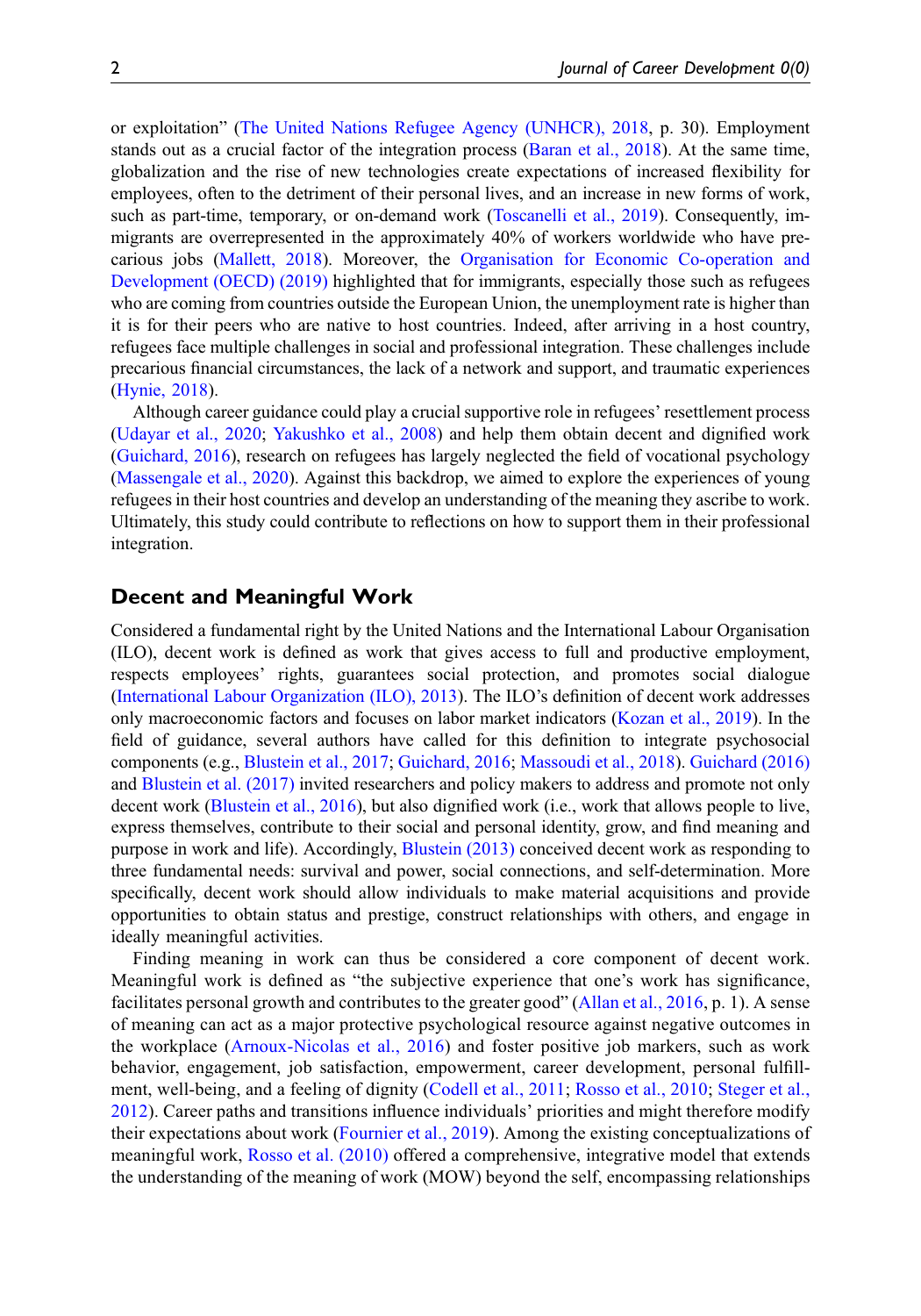scendence) mechanisms.

with others and work contexts. They stressed that the MOW has four main sources. The first source relates to the self and encompasses one's values, motivations, and beliefs about work. The authors highlighted that the concept of the self is conceived as malleable regarding experiences and work contexts. The second source of meaning addresses the others and how interactions and relationships with coworkers, leaders, and community, and family influence the meaning of one's work. The third source covers the work context in which work occurs and includes the design of job tasks, the organizational mission, the financial circumstances, the nonwork domains, and the national culture in which work is conducted. The fourth source concerns *the spiritual life* of individuals and encompasses spirituality and a calling to a particular vocation. Additionally, Rosso et al. posited that individuals who find meaning from more than one source experience more meaningfulness at work. With the same logic, they also offered an overview of the mechanisms at play in the construction of the MOW with both self-centered (e.g., self-efficacy and self-esteem) and externally oriented (e.g., belongingness and tran-

### Refugees' Access to Decent and Meaningful Work

Finding decent and meaningful work can be a major challenge for refugees. Indeed, the number of years spent as a refugee in a host country has a detrimental effect on the probability of finding a meaningful job ([Codell et al., 2011](#page-14-7)). However, literature on refugees' MOW remains scarce, and only a few studies have addressed this topic among the broader population of immigrants. One main contribution came from [Stebleton \(2012\),](#page-15-8) who explored the MOW of seven adult sub-Saharan African immigrant students in the United States and highlighted the major effects that external factors, such as community influences or family responsibilities, had on their work decisions. Moreover, reciprocity toward the family and the community appears to be salient in many African societies and is often expressed through financial support, community service, and a strong sense of social utility through work, either paid or unpaid. Finally, changes in their perceptions of the MOW seem to have resulted in tensions between individualism (i.e., pursuing personal goals such as studying) and collectivism (i.e., family and community expectations). In a study investigating perceptions of work among immigrant workers in Finland, Välipakka et al. [\(2016\)](#page-15-9) showed that immigrants consider work as a means of integrating into their host societies and feeling accepted and respected by their local communities. Therefore, working increases selfesteem and represents an important sphere in which to learn about and adopt cultural habits and customs and build relationships.

Concerning the population of refugees specifically, in a recent study involving refugees and asylum seekers, we identified the construction of career plans as a priority because work represented a first condition for the fulfillment of their needs and life plans, such as starting a family ([Fedrigo et al., 2021\)](#page-14-9). [Ginevra et al. \(2021\)](#page-14-10) recently investigated the future goals of 75 refugee men in Italy and found most of their goals related to well-being and safety, affiliation (i.e., starting a family and meeting local people), and materialistic work (i.e., finding any job by which to eat and survive, obtaining a residence permit to access rights and services, and having good housing and financial resources). They also stressed that the participants mentioned self-fulfillment goals (i.e., self-realization and development at work, and having free time outside of work) less frequently, probably because work is above all perceived as a way to build their futures and meet vital needs. Moreover, the participants hardly mentioned goals regarding access to decent work, which might indicate that refugees are not aware of their rights as workers. Indeed, although the emphasis is on helping refugees integrate into the labor market, little information on workers' rights, employers' obligations, and safety at work is available [\(Kosny et al., 2020](#page-14-11)).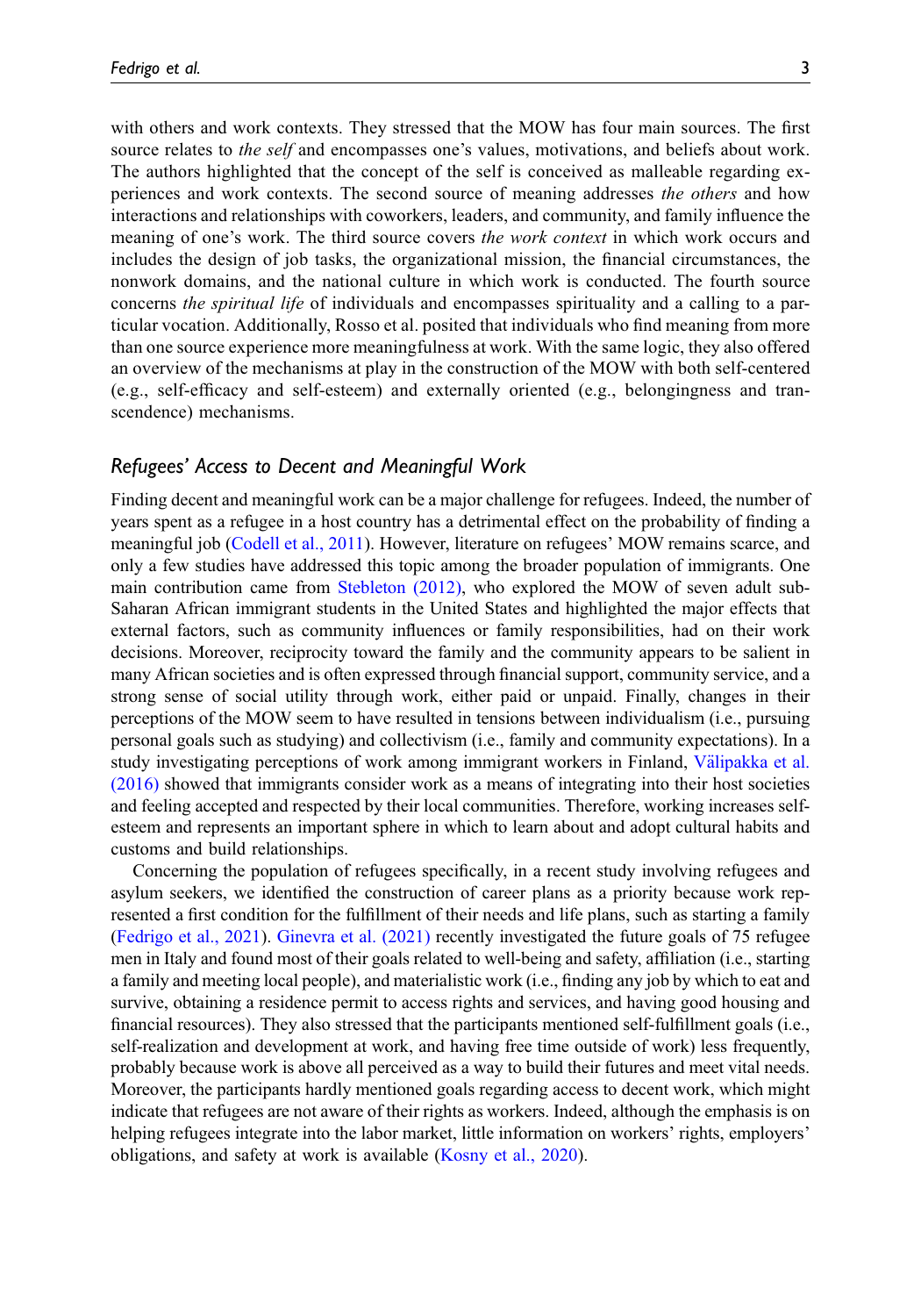# Current Study

A significant number of the people fleeing persecution in their countries of origin are particularly vulnerable in their host countries' job markets, considering the long resettlement process and their often traumatic pasts [\(Hynie, 2018\)](#page-14-1). At the same time, entering the labor market plays an important role in easing the resettlement process [\(Yakushko et al., 2008](#page-15-5)). In Switzerland, around 11,000 people, mostly coming from Eritrea, Afghanistan, Turkey, Algeria, and Syria, asked for asylum in 2020 [\(Secretary of State for Migration, 2021\)](#page-15-10). Despite healthy economic indicators in terms of job quality and quantity, accessing decent work within the Swiss labor market remains restricted for foreign, low-qualified, and young adults ([Masdonati et al., 2019](#page-14-12)). Vocational education and training (VET) programs are valuable options through which young refugees can obtain such access. However, the educational requirements are difficult to meet, especially because refugees often lack social support and knowledge of the local norms and language ([Atitsogbe et al., 2020](#page-13-6); [Bolzman et al., 2018](#page-13-7)).

To our knowledge, refugees' MOW has rarely been addressed in the literature. Thus, we carried out a study to improve the understanding of their integration experience within the Swiss labor market. Given that doing meaningful work is a key factor in the labor market integration process ([Codell et al., 2011](#page-14-7)), we focused specifically on exploring the meaning young refugees ascribe to work. Conceived as an exploration of their experiences in their host country, our aims were (a) to gain a deeper understanding of refugees' MOW in the light of [Rosso et al.](#page-15-6)'s (2010) model by focusing on work purposes and expectations and (b) to explore how the MOW might evolve through the migration process.

## Method

After obtaining the approval from the ethical committee of authors' university (E\_SSP\_102019\_00002), we adopted a qualitative approach with semistructured individual interviews to develop an in-depth understanding of the meaning refugees attach to work. Considering the exploratory nature of this study, we favored a qualitative design grounded in a postpositivist paradigm ([Morrow, 2005](#page-15-11); [Ponterotto, 2005](#page-15-12)).

### Participants and Procedure

The participants were 22 refugees (10 women, 12 men) aged from 18 to 35 ( $M = 24.8$ ;  $SD = 4.2$ ) from Eritrea, Afghanistan, Syria, Turkey, Somalia, Iran, Ukraine, and Yemen whom we recruited through convenience sampling [\(Moser & Korstjens, 2018\)](#page-15-13). Half of them were enrolled in a pilot state integration program for young newcomers who had recently arrived in Switzerland (less than 8 months). The other half were recruited via the state organization for refugees, through which they receive support from social workers. The participants arrived in Switzerland between 2014 and 2018. Most of them received a provisional permit, a few received a refugee permit, one was still in the appeal process after receiving a negative answer from authorities, and one received permit denials and needed emergency assistance. Each participant was recruited on a voluntary basis, and one of the team members conducted individual semistructured interviews, lasting from 25 to 84 min. Interviews were carried out in French without interpreters at our university counseling service and were recorded and fully transcribed with the participants' consent. Their estimated French fluency levels varied between A1 and B2, with the majority situated between A2 and B1. We decided not to call on interpreters to give them an opportunity to improve their French, reduce the distance between the interviewer and the interviewee, and avoid the presence of a third party during the interviews. To preserve confidentiality, we used pseudonyms with respect to their nationalities and religions ([Table 1](#page-4-0)).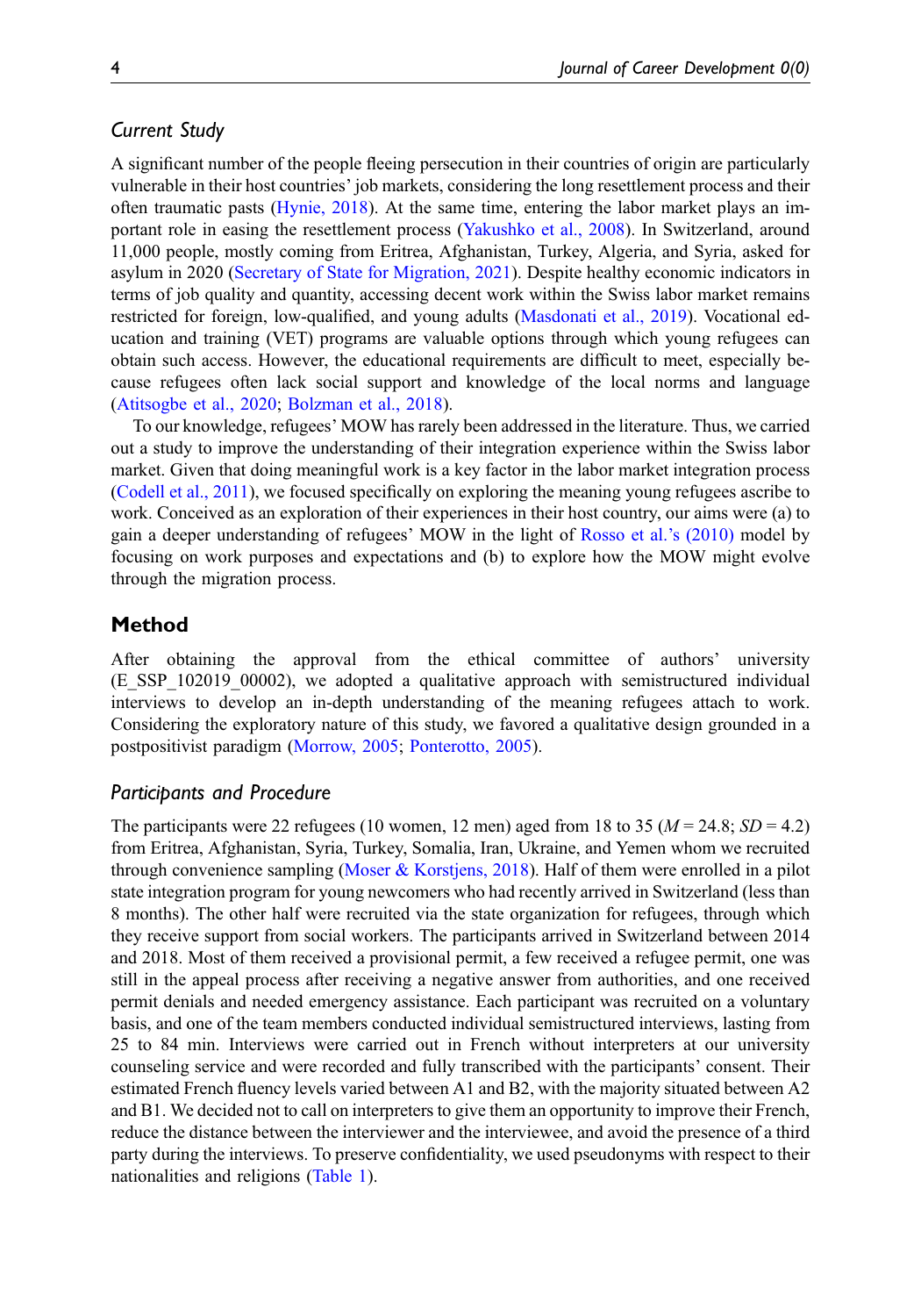| Name         | Age | Gender | Origin            | <b>Family Status</b>  | Arrival in<br>Switzerland | Integration<br>Program |
|--------------|-----|--------|-------------------|-----------------------|---------------------------|------------------------|
| Alina        | 18  | Woman  | Iran              | Single, no children   | 2018                      | No                     |
| Kiraz        | 21  | Woman  | Turkish Kurdistan | Single, no children   | 2016                      | No.                    |
| Karim        | 21  | Man    | Afghanistan       | Engaged, no children  | 2016                      | Yes                    |
| Haya         | 22  | Woman  | Syrian Kurdistan  | Married, one child    | 2017                      | Yes                    |
| Besna        | 22  | Woman  | Syrian Kurdistan  | Married, two children | 2015                      | No.                    |
| Tekle        | 22  | Man    | Eritrea           | Single, no children   | 2017                      | Yes                    |
| Bagir        | 22  | Man    | Afghanistan       | Married, one child    | 2017                      | No.                    |
| Isaias       | 23  | Man    | Eritrea           | Single, no children   | 2016                      | Yes                    |
| Yasir        | 23  | Man    | Somalia           | Single, no children   | 2016                      | Yes                    |
| Afran        | 23  | Man    | Syrian Kurdistan  | Single, no children   | 2017                      | Yes                    |
| <b>Diric</b> | 23  | Man    | Somalia           | Single, no children   | 2016                      | Yes                    |
| Hakima       | 24  | Woman  | Syrian Kurdistan  | Married, one child    | 2016                      | Yes                    |
| Tahan        | 24  | Man    | Turkish Kurdistan | Single, no children   | 2018                      | No.                    |
| Mebratu      | 25  | Man    | Eritrea           | Single, no children   | 2016                      | Yes                    |
| Semret       | 26  | Woman  | Eritrea           | Single, no children   | 2015                      | No.                    |
| Samuel       | 26  | Man    | Eritrea           | Single, no children   | 2017                      | Yes                    |
| Farah        | 27  | Woman  | Iran              | Single, one child     | 2016                      | No.                    |
| Salma        | 27  | Woman  | Yemen             | Single, no children   | 2018                      | No                     |
| Sayid        | 27  | Man    | Syrian Kurdistan  | Married, two children | 2017                      | Yes                    |
| Maria        | 30  | Woman  | Ukraine           | Married, two children | 2015                      | No                     |
| Faven        | 35  | Woman  | Eritrea           | Single, two children  | 2014                      | No                     |
| Nedim        | 35  | Man    | Turkish Kurdistan | Married, two children | 2018                      | No                     |

Table 1. Demographic Characteristics of Participants.

<span id="page-4-0"></span>Note. Pseudonyms are used for the participants' names.

#### Interview Guide

The interview guide was divided into four parts. The first part focused on the participants' demographic information, such as age, country of origin, marital status, educational level, and family members present in the host country. The second part investigated the participants' professional experiences in their countries of origin and during their migration journeys, the rationales behind their career choices, and their past representations of work and those of their families. We asked questions such as, "At that time, how did you choose this job?" and, "At that time, what did work mean to you?" The third part covered their current situations in their host countries regarding their local work experiences, current MOW, and expectations. We asked questions such as, "What is a good work for you?" and, "Has your representation of work changed since you arrived in Switzerland?" The fourth part addressed the participants' future plans and goals and the factors they thought would help or hinder the achievement of these goals. We asked questions such as, "What would be your dream job, and why?" and, "What can help you realize these projects?" For the purpose of this study, we chose to focus mainly on Parts 2 and 3 of the interviews to assess their MOW.

### Analyses

The interviews were analyzed following an adaptation of a consensual qualitative research procedure (CQR, [Hill et al., 2005\)](#page-14-13). Five members composed the research team, who were all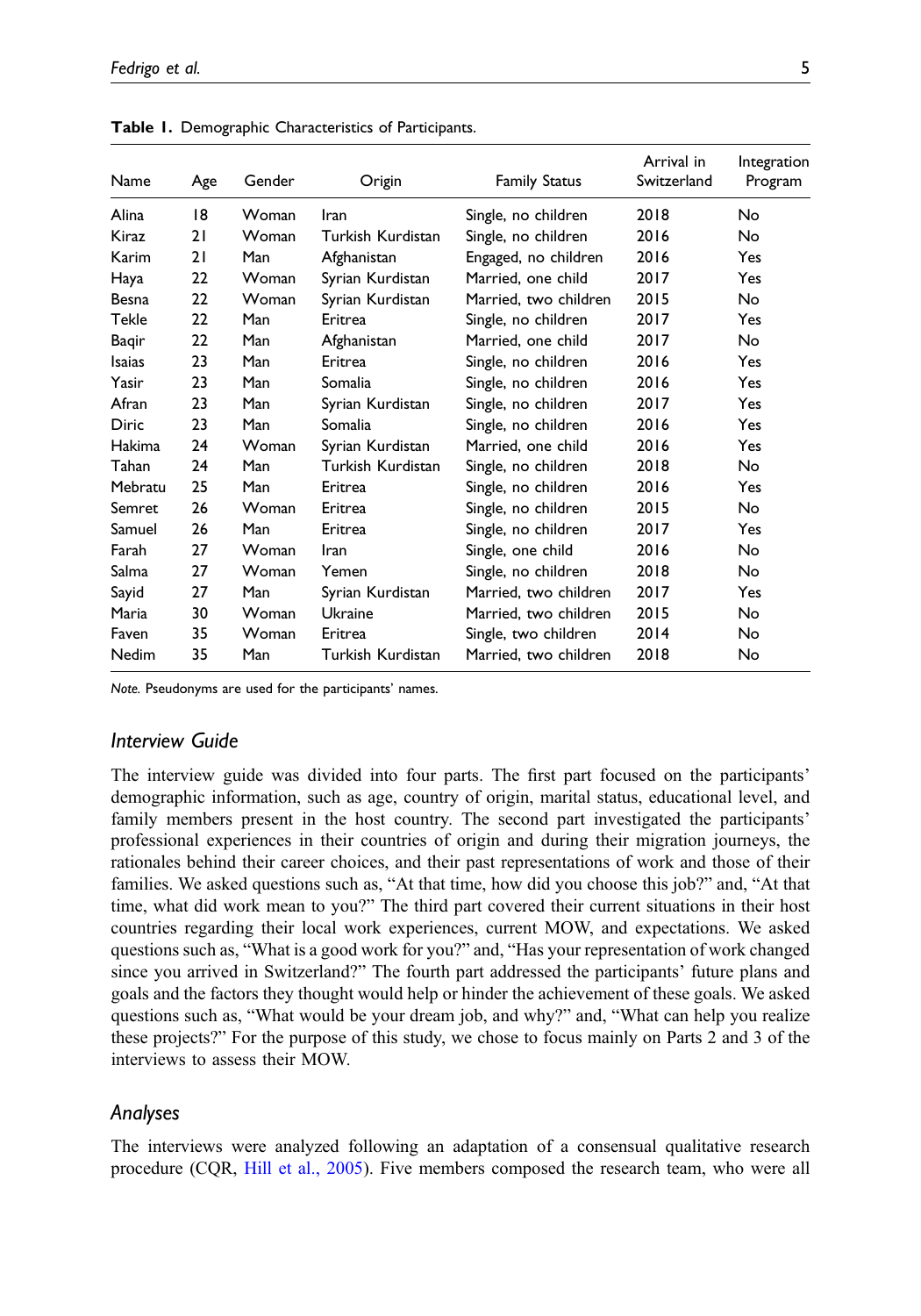Caucasians and aged between 27 and 45 years. Three female PhD students and a male master's degree student, most of whom had experience conducting qualitative research, performed the coding. The fifth member, a male university professor who is an expert in qualitative research, was the auditor. The auditor and one of the coders, who were familiar with CQR, guided the team through the process.

The analyses were conducted in two phases. The first phase consisted of a horizontal analysis ([Gaudet & Robert, 2018](#page-14-14)) to address the first study aim, investigating the participants' work purposes and expectations. The horizontal analysis was conducted in three steps: synthesis, identification of domains and categories, and coding. The first step was to synthesize each interview. The coders met virtually to agree on a structure for the synthesis and then provide a threeto six-page synthesis of each interview. Finally, the researcher who conducted the interviews read every synthesis for validation. For the second step, the team members read the same five syntheses, and the coders segmented the data into provisional domains and categories that reflected the purposes the participants attached to work and their expectations about work. The research team then met again; the coders presented their work to the auditor and reached consensus on the categories, which led to a first codebook. For the third step, the coders independently coded the remaining syntheses based on the codebook, and the team met to discuss the results and reach consensus on the final domains and categories. During this process, we made sure to discuss and consider every perspective on the categorization and labeling until we agreed. We held five meetings lasting up to 4 hr each to reach a final consensus. Some of the categories that emerged from our data were quite close to those in the literature on MOW, whereas others seemed new and specific to our population. We used team rotation to ensure validation of the codings, and one of the coders reanalyzed the first five syntheses with the final codebook for a stability check. Finally, we labeled the domains and categories and reported their frequencies ([Table 2\)](#page-5-0).

The second phase consisted of a vertical analysis [\(Gaudet & Robert, 2018](#page-14-14)) to address the second study aim, exploring a potential evolution of the MOW in the light of the participants' unique trajectories. We collaborated to identify and analyzed the vignettes of the two participants who were best able to reflect and reconstruct their MOW before and after migration. As such, these vignettes are not representative of all the participants' experiences, but instead refer to the two most elaborate narratives on the topic. They thus serve as insightful illustrations of how the MOW might evolve upon a refugee's arrival in a host country. The first author synthesized these two paths, and the other team members edited and validated the work.

| Domains and Sources of<br>Meaning | Self                                                                      | Others                                                                               | <b>Work Context</b>                                                                                                     |
|-----------------------------------|---------------------------------------------------------------------------|--------------------------------------------------------------------------------------|-------------------------------------------------------------------------------------------------------------------------|
| Purposes of work                  | Development (10)<br>Structure (10)<br>Health (8)<br>Identity (7)          | Moral duty (7)<br>Social contribution (4) Legal status (5)<br>Social integration (2) | Material benefits (18)                                                                                                  |
| Expectations about work           | Career interests (21)<br>Skills (9)<br>Work values (7)<br>Personality (5) | Relationships (6)<br>Transcendence (6)                                               | Fair salary (6)<br>Decent working hours (6)<br>Safe conditions (6)<br>Egalitarian environment (5)<br>(4)   ob stability |

Table 2. Domains, categories, and frequencies.

<span id="page-5-0"></span>Note. Total  $n = 22$ . The frequencies for each category are provided in parentheses.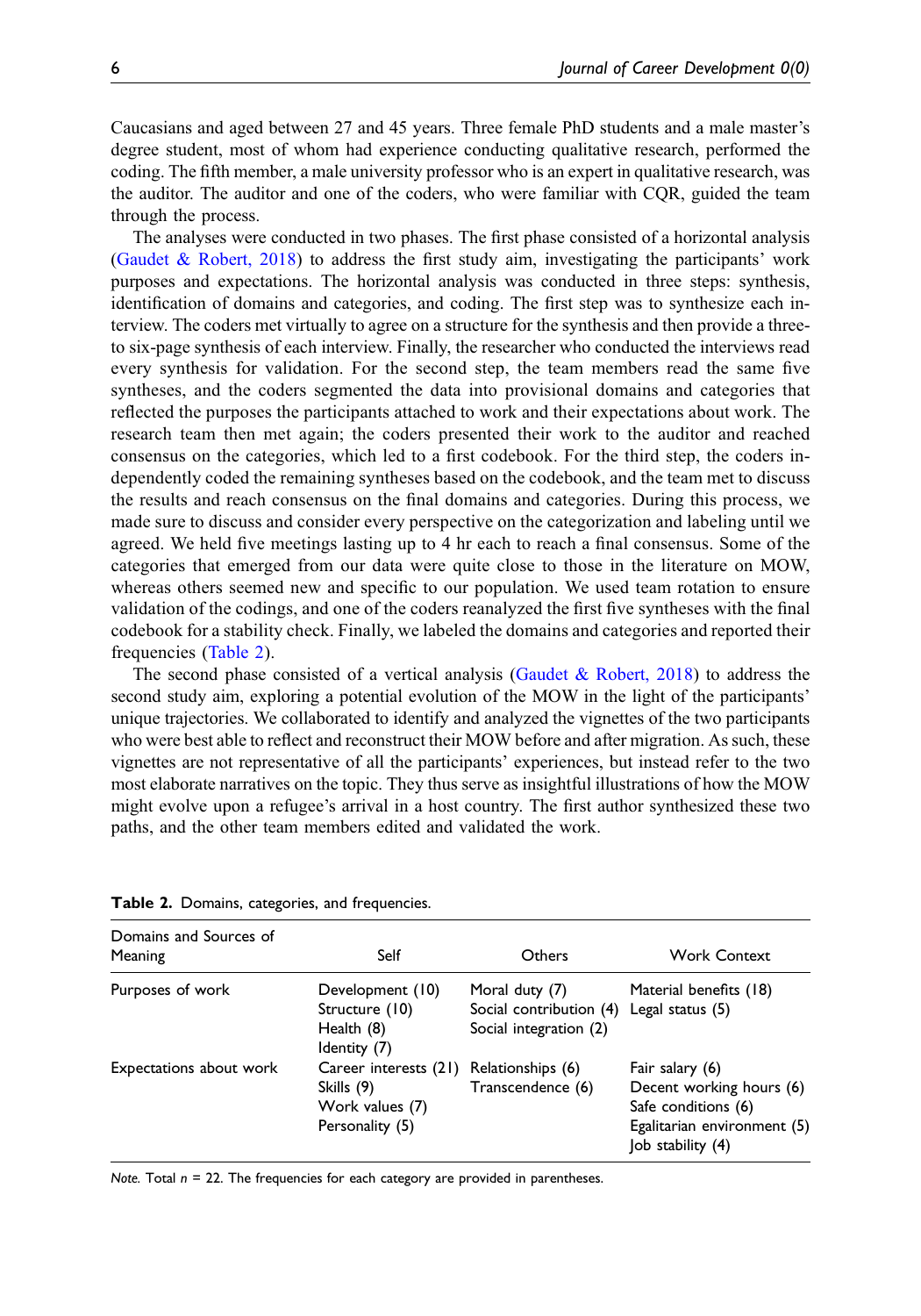# **Trustworthiness**

To ensure trustworthiness throughout the process, we followed the recommendations of [Hill et al.](#page-14-13) [\(2005\)](#page-14-13). First, each team members reflectively shared their possible biases by acknowledging (a) the differences in their experience with CQR, and the sample population; (b) the proximity between the undergraduate and postgraduate students and the participants in terms of age and the groups' radically different life conditions and stories; and (c) the possible sensitivity to the participants' narratives and the obstacles they have encountered, which might influence our analyses and interview conduct. Transparency of the data analysis was addressed by thoroughly describing the steps and the validation, using team rotation at every stage, and performing a stability check as a final verification. Regarding power issues, questions regarding residence status were addressed with caution because it is a sensitive issue that could affect the asylum procedure ([Morrow et al., 2012](#page-15-14)).

# **Results**

To address the first study aim, we organized the results into two main domains: purpose of work and expectations about work. For the first domain, we focused on the use of work and the goals the participants were trying to accomplish through work, and for the second domain, we focused on what they expected their work to offer them. Both domains were composed of categories that we organized around three of [Rosso et al.](#page-15-6)'s (2010) four sources of meaning: self, others and work context [\(Table 2](#page-5-0)). Spirituality did not emerge from our analyses because questions of religion and faith were hardly addressed. In addition, we present two illustrations to address the second aim of the study and provide insights on a possible change in the meaning the participants attach to work.

### Purposes of Work

The purpose of work domain referred to the goals and functions of work that individuals attach to work in their lives. The self source of meaning was composed of four categories: development, structure, health, and identity. The others source of meaning was composed of three categories: moral duty, social contribution, and social integration. The work context source of meaning was composed of two categories: material benefits and legal status.

Self. Four categories of work purposes were related to the participants' self source of meaning. First, 10 participants mentioned *development* as a purpose. They reported that work should lead to a sense of personal success and accomplishment that would allow them to surpass themselves. For example, Kiraz stated "For a foreign woman, it's better to work … in a good job and to say that I succeeded in something; I arrived late but I succeeded. I did something; now I'm in a good state." In the same vein, Salma wanted a job that "takes you from your comfort zone … makes you the best of you, makes, like, you challenge yourself." Structure was the second category of work purposes. In this case, 10 participants described work as bringing structure and rhythm to their daily lives through the organization and its demands. For example, Afran emphasized the importance of being active in life and stated, "Work, even physically it's good to—, it's better [than] staying at home all day." Eight participants reported the *health* purpose; for them, work contributed to feeling mentally and physically well through the daily physical activity it provided. This was the case for Karim, who felt physical pain manifest when he did not work. Similarly, Samuel stated, "Yes even for the—important health because if, if someone works … he does not think anything else." Finally, work appeared to be a central part of the participants' identities. They reported that work made them feel more complete as a person, or even helped them define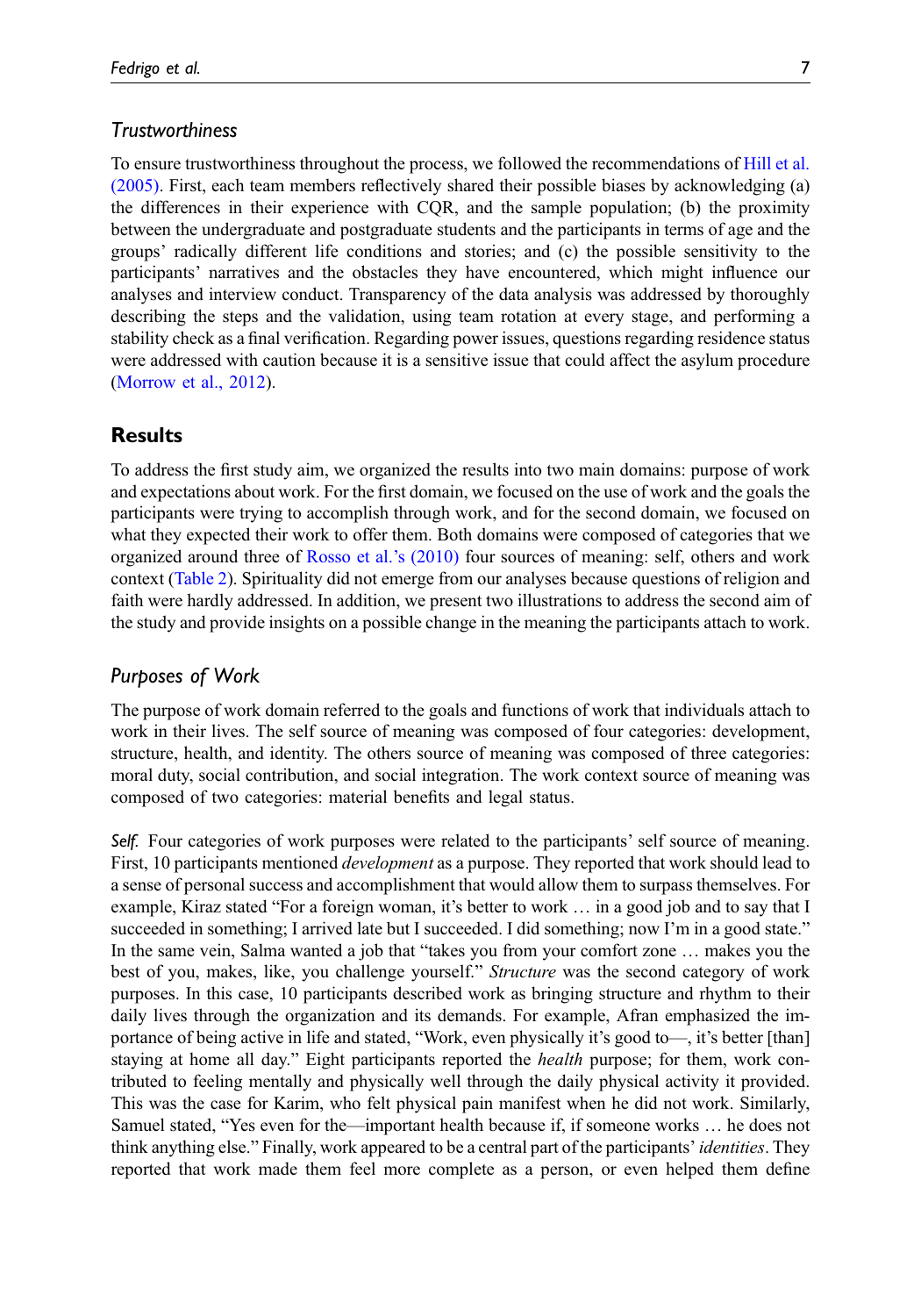themselves. For example, Baqir did not recognize himself when he stayed at home instead of working. Faven's identification with work was so strong that it transcended societal expectations: Work was crucial even though in her home country, women traditionally take care of the household rather than having a paid job. Work would also allow many participants to be independent of welfare, which they associated with a feeling of shame. Hakima explained that work was important because "I have a daughter, after she's going to grow up, if I always ask for the social help, it's not good."

Others. Within the others source of meaning, *moral duty* emerged for seven participants as the obligation to serve society through their work. Tahan explained, "[The duty arises] because we … we [are] like in a capitalist system … unfortunately." For Baqir, this sense of duty was rooted in education or traditions because work was mostly about supporting the family. For Semret, work was a way of giving back to the host society, whereas Nedim and Sayid did not want to be social burdens. The *social contribution* category referred to a willingness to contribute to or improve the proper functioning of society through work. Nedim wished to contribute to society through politics and political activities, to "help humans … take precautions for dictators … Also, it's democracy for everybody. Uh, that's it; that's my goal." Faven and Farah spoke about work as a way to help others and feel useful (e.g., by taking care of an animal or helping in a children's shelter). Finally, Baqir identified work as a way to have a place in society. In the *social integration* category, Hakima wondered, "If there is no work, how do I speak with people? How do I learn French?" and saw work as a way to meet locals and improve her language skills. For Maria, work was a means to feel normal.

Work Context. First, the *material benefits* category encompassed 18 participants for whom work provided the financial means to be materially independent of others and society. For example, Maria explained that a salary would allow her to pay the rent and buy food and clothes. Tahan reported, "I'm going to earn money. After, uh, I'm going to have a, uh, the right to, uh, … to ask for my family to come here … as a tourist but to, uh, to visit me." Five participants mentioned contextual purposes related to *legal status*. In Switzerland, having a job is a key factor in obtaining a residence permit, which translates to peace of mind because a refugee's status is less provisional. A residence permit gives them the possibility of settling permanently, helps them in their family reunification, and relieves them from travel restrictions. On the subject of family reunification Faven said, "That's the most important thing: It's bringing my kids. That's it."

# Expectations About Work

This domain groups the participants' work expectations in terms of characteristics or values that they wished to fulfill through work. The self source of meaning was composed of four categories: career interests, skills, personality, and work values. The others source of meaning was composed of two categories—relationships and transcendence—and the work context source of meaning comprised five categories: fair salary, decent working hours, safe conditions, job stability, and an egalitarian environment.

Self. Most of the participants emphasized the importance of having a job that corresponded to their career interests. For example, although having never worked before, Besna and Haya already had ideas for occupations in mind that corresponded to activities they liked to do, such as designing clothes or nail prosthetics. Nine participants put forth the expectation that their work should fit their skills. For example, Diric explained that he wants to find a VET program as a logistician in Switzerland because he used to work in that field in Somalia, saying, "It is my skill." As an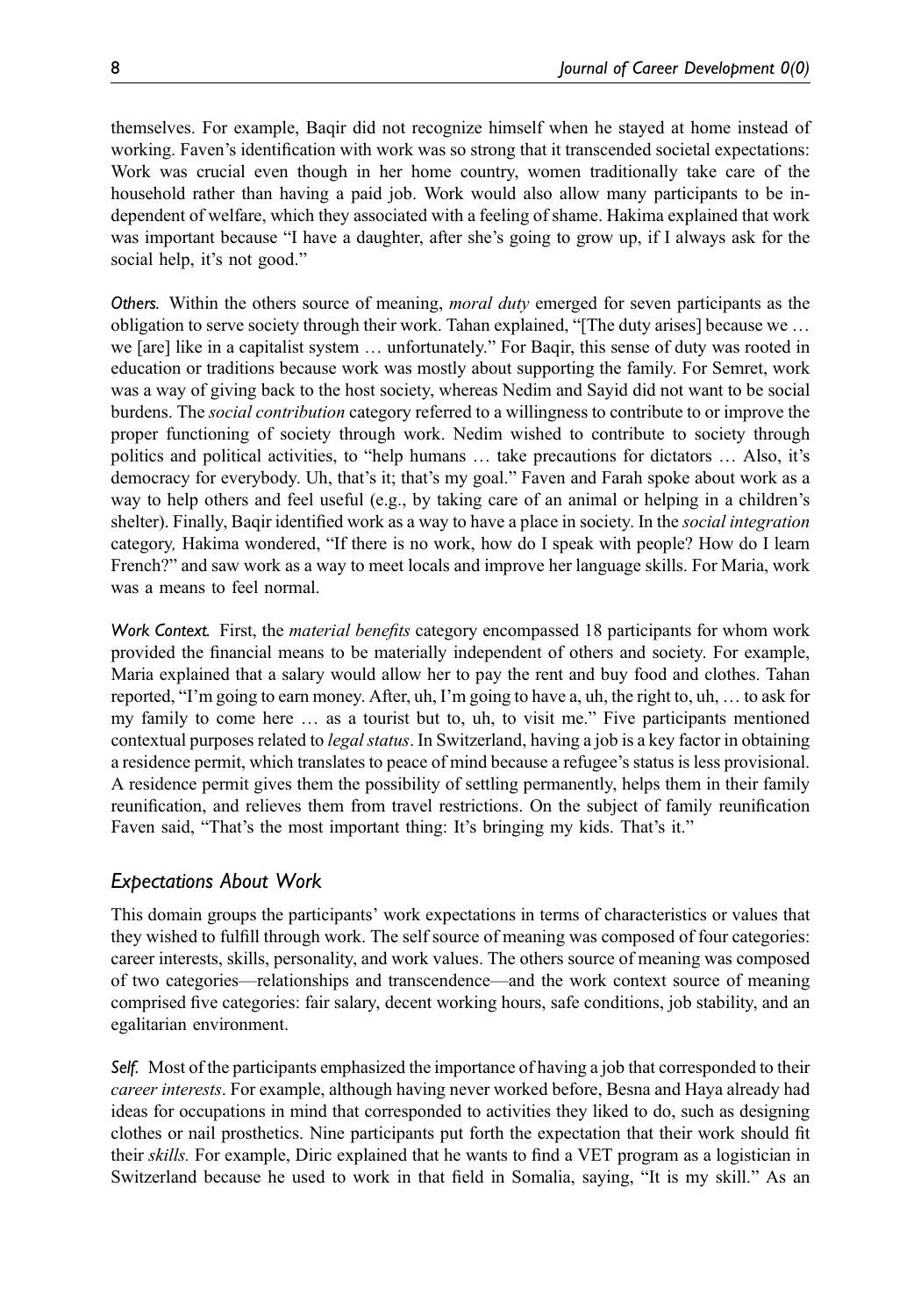illustration of the two previous categories, Sayid explained that in his view, a good job was directly linked to his profession as a painter in Syria because it corresponded to his interests and his skills: "It's my job ... For me, it's easy." Under the category *work values*, seven participants stressed the importance of having a job that corresponded to their values. For example, Tekle explained that he would love to work outside, because that is where he felt free, which seemed to represent a central value for him. Lastly, five participants expected their jobs to correspond to their *personalities*. For example, Farah explained that she preferred working in a quiet place, such as a bank, rather than in the social field because: "what is not good … with people (laughs) when they talk a lot."

Others. Six participants reported the importance of working in a job where collegial *relationships* were encouraged and where coworkers were friendly, with those factors contributing to their job satisfaction. For example, speaking of his previous job in Somalia, Yasir stated, "It is important to me … because … working with the team or—and also I contact the clients like that." Samuel added that having friendly coworkers made him happy to rise and go to work. The *transcendence* category referred to a willingness to care for and help others through work. Six participants, who mainly addressed the importance of helping others, reported transcendence as being important to them. More specifically, Isaias linked his willingness to care for the elderly to his family values, traditions, and religion: "Because my family, it is attentive, it is shy, it is always going to go in church … always contacting God … that's why my idea is always to help, to help someone." Nedim added that he used to identify himself as Kurdish and practice Islam, but over time, love became his new religion. He no longer gave much importance to his nationality and cared for all humans equally and as part of a whole.

Work Context. This source of meaning encompassed all the necessary working conditions that the participants expected from their work, which we divided into five categories. First, six participants expected a *fair salary*, namely, a salary that was commensurate with the efforts made and that allowed them to live properly. As an illustration, Farah explained what a bad job would mean— "You work a lot and earn nothing"—implying that she expected to receive an adequate salary for the hours worked. Alina, who worked in a restaurant during summer, felt she did not earn enough for the time she spent working: "And then you can't say anything because they say, 'No, that [the salary] is enough,' and everything, and they'll cut you off, you know ... [because] someone else is going to do it." Six participants also reported the importance of *decent working hours*, specifically, hours that offered a good work–life balance. For example, Karim stated, "[In an ideal job,] we have time  $\ldots$  you have a life after 5:00  $\ldots$  we do picnics with families like that (laughs)." The *safe* conditions category concerned six participants who expected their work not to be dangerous nor physically strenuous and to provide a psychologically healthy climate (e.g., no harassment or bullying). Mebratu explained that he wanted to become a carpenter for many reasons, but he planned to move on to a more intellectual profession in few years because it would be less physically demanding: "If it's a business … it's with your head, you don't have to work manually; you don't have to be strong." Five participants expected an egalitarian environment, that is, an environment in which discrimination based on country of origin, gender, or social status did not exist. As Salma explained, "If I work well, I expect to have the same amount as others, or the same dignity or rights as others." Finally, four participants expected *job stability* and wanted to have an adequate contract duration and percentage of work, as it was the case for Diric, who was on call and underemployed, and would have liked to work more hours. Stability was also associated with a fixed salary, as Farah explained about hairdressers' working conditions: "It doesn't have a fixed salary ... that's not good for someone who has children."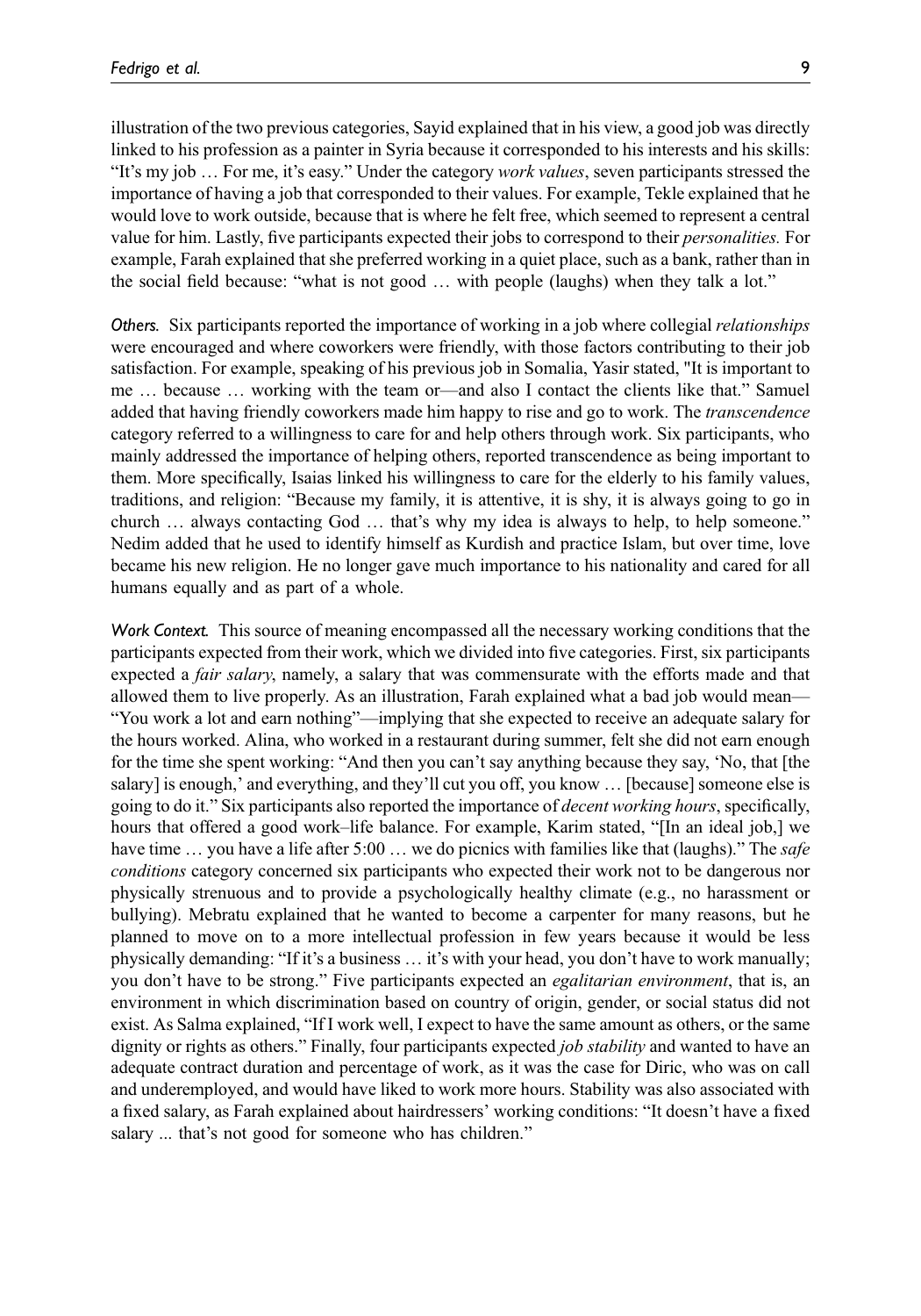# Evolution of Meaning of Work

The meaning participants attached to work and the place it took in their lives had sometimes changed between their country of origin and the host country. The two following vignettes are provided as illustrations of the elements that might have led to a potential evolution in the MOW.

Farah. Farah is a 27-year-old Iranian woman who arrived in Switzerland in 2016. She was settled in a transit country, wishing to go to the United Kingdom, but decided to follow her boyfriend who was fleeing Iran to Switzerland. She became pregnant during the trip and is now the mother of a 4-year-old girl whom she takes care of alone. When she first arrived in Switzerland, she wanted to change and assimilate to the Swiss habits and mindset. Her social assistant suggested she enroll in professional integration measures, but they were not compatible with having a child, and she felt stuck as a single mother. Today, she does not feel comfortable in Switzerland, rejects the Swiss culture, and finds it more restful to accept whom she really is without trying to change. For example, she maintains a gendered representation of occupations and does not conceive that a woman can drive a truck. According to Farah, work is very important in Iran, but the labor market is not safe for women, who are therefore encouraged to study before getting married. Coming from a wealthy family, Farah did not need to work because her father provided for all her needs. Now that she is a mother, Farah feels pressure from her parents to work and provide for her daughter. In Iran, she used to volunteer in an animal shelter because she likes animals and wanted to feel socially useful. In Switzerland, she does not feel the need for volunteers exists, and she mainly sees work mainly as a means of financial remuneration.

Kiraz. Kiraz is a young Kurdish woman from Turkey. She arrived in Switzerland in 2016 with her parents and siblings and is now 21 years old. Her parents always emphasized the importance of education because in Turkey, studying and gaining a good social status are crucial for women to be financially independent. They also encouraged her to study and have a career in which she could grow and fulfill herself. Now that they all live in Switzerland, Kiraz feels less pressure from her parents because they are no longer worried and let her make her own choices. For Kiraz, having a job that allows her to be financially independent is still important, but less so than before, because in Switzerland, she feels as though living on her own as an independent woman is possible without her parents or a husband. Moreover, fleeing to Switzerland appears to have enhanced Kiraz's motivation to work. She wants to show her host country that she has managed to be successful and obtain a good job despite all the difficulties she faced as a young foreign woman.

The illustration of Farah shows that the financial aspect of work was not an issue in Iran, and she did not need to work because her father was able to provide for her. Thus, her desire to be useful to society guided Farah to volunteer to help animals in a shelter. Today, as a refugee in Switzerland and the mother of a child, she has to work to provide for her daughter. In contrast, Kiraz's gender-related work expectations appear to have changed between Turkey and Switzerland, which might have modified the meaning she attaches to work. In her country of origin, education was very important and work was seen mainly as a means of becoming a financially independent woman, whereas finding a job she likes and in which she can grow was also important. Today, the financial aspect has become less important, which has left greater room for other purposes of work, such as personal development and growth.

# **Discussion**

In line with the first aim of our study—to explore the meaning refugees attach to work—our findings showed that work fulfills several purposes and that the participants have several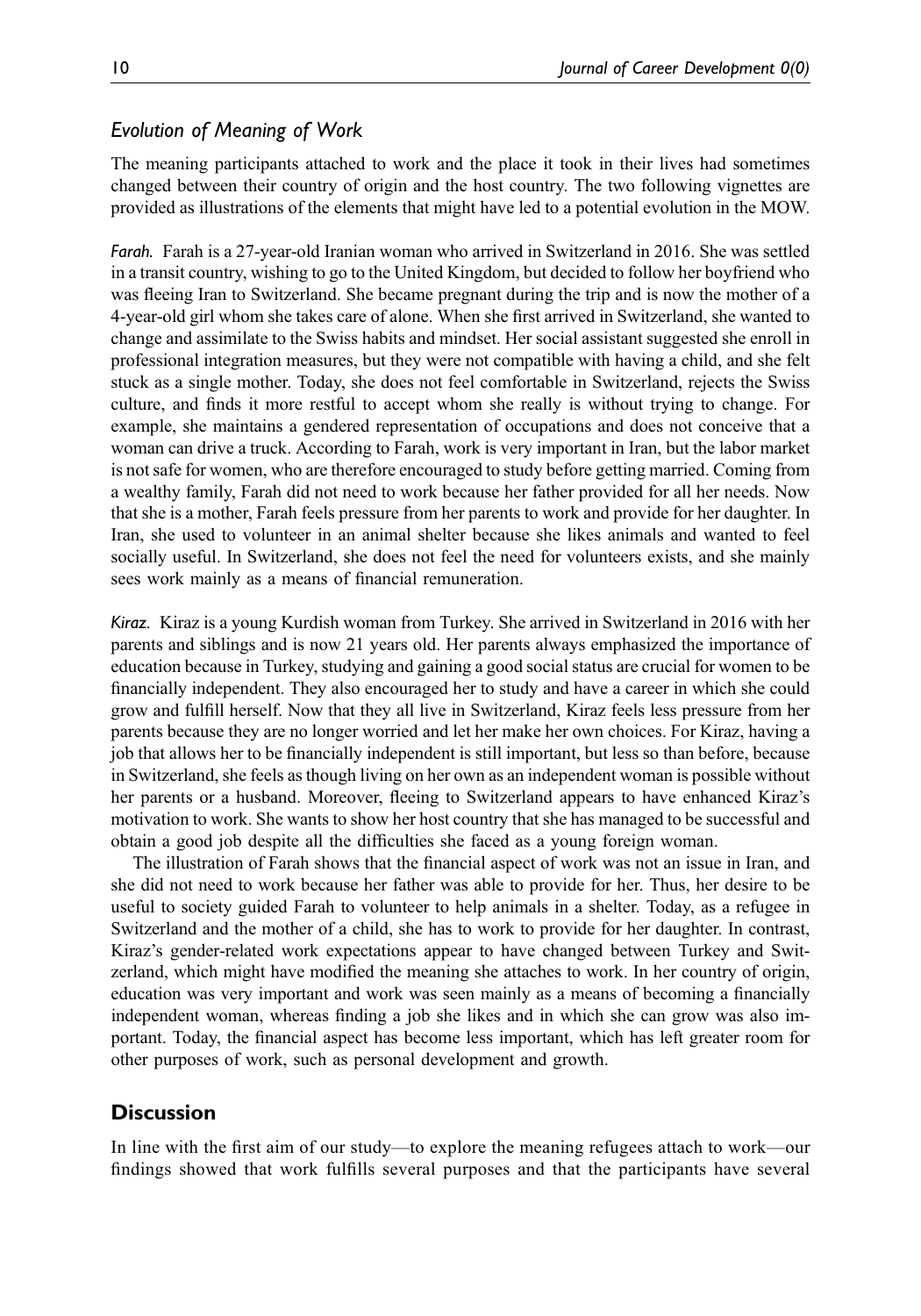expectations about it. Within [Rosso et al.](#page-15-6)'s (2010) self source of meaning, work fulfills purposes of development, structure, health, and identity. In addition, the others source can serve to fulfill a moral duty, social contribution, or social integration. Work also brings material benefits and helps refugees obtain a legal status, which we consider as referring to the work context source of meaningful work. As for the expectations about work, the refugees in our study would like their work to match their vocational interests, skills, work values, and personalities. They also expect their work to allow them to have positive relationships with others and provide decent working conditions, such as fair salary and working hours, safe conditions, an egalitarian environment, and job stability. Finally, some expect work to allow them to express transcendence, guided by love, sharing, and caring for others. As for the second aim of the study—to explore possible changes in work purposes and expectations over time—the vignettes of Farah and Kiraz show that the meaning they attach to work and the importance work has in their lives have changed during the transition from their home countries to the host country. For Farah, work used to be a way of feeling useful through volunteering, but since she became a mother, work has become an obligation. Kiraz felt less pressure in the host country to have a well-paid and highly skilled job to be financially independent as a woman. Consequently, work for her can now better meet her personal aspirations. In the next sections, we discuss the results in light of the main findings of the literature and [Rosso et al.](#page-15-6)'s (2010) model.

# Restricted Access to Decent Work

The ILO'[s \(2013\)](#page-14-4) criteria for decent work emerged in our results as expectations refugees have about work, such as job security, an egalitarian environment, and safe working conditions. Regarding this latter aspect, many participants reported better working conditions in Switzerland than in their home countries (i.e., more security and better wages and working hours). Nevertheless, several problems arose in accessing decent working conditions in the host country. We first argue that professional integration is more difficult because it depends on the possibility of obtaining a work or residence permit and on the recognition of qualifications. In addition, lowskilled jobs still offer poor working conditions. Consequently, most refugees reported having plans to enroll in VET programs. In addition, in contrast to [Ginevra et al.](#page-14-10)'s (2021) findings, the participants often mentioned purposes and expectations of self-fulfillment and development at work. Some participants stated they would prefer to study and graduate to have an opportunity to develop and advance socioeconomically. Furthermore, most of the participants seek to enter the labor market in a sustainable way through a VET program. Although they have significant material constraints, their desire to enroll in a VET program suggests they want to integrate permanently, and being able to construct their careers remains salient and accounted for in their career plans. In addition, work, which they see as a means of achieving a more stable status and social integration, seems to persist over time because it remains an important concern for them, even up to 5 or 6 years after their arrival. However, VET programs have increasingly high requirements and are therefore difficult to access for non-native speakers [\(Atitsogbe et al., 2020;](#page-13-6) [Bolzman et al., 2018\)](#page-13-7). We believe that the paradox refugees experience in a skilled labor market which offers good working conditions but to which their access is restricted—can negatively affect their well-being.

### Beyond a Self-Oriented Conception of Work

Based on [Rosso et al.](#page-15-6)'s (2010) model of meaningful work, our findings on purposes of and expectations about work are organized in a balanced way among the self, others and work context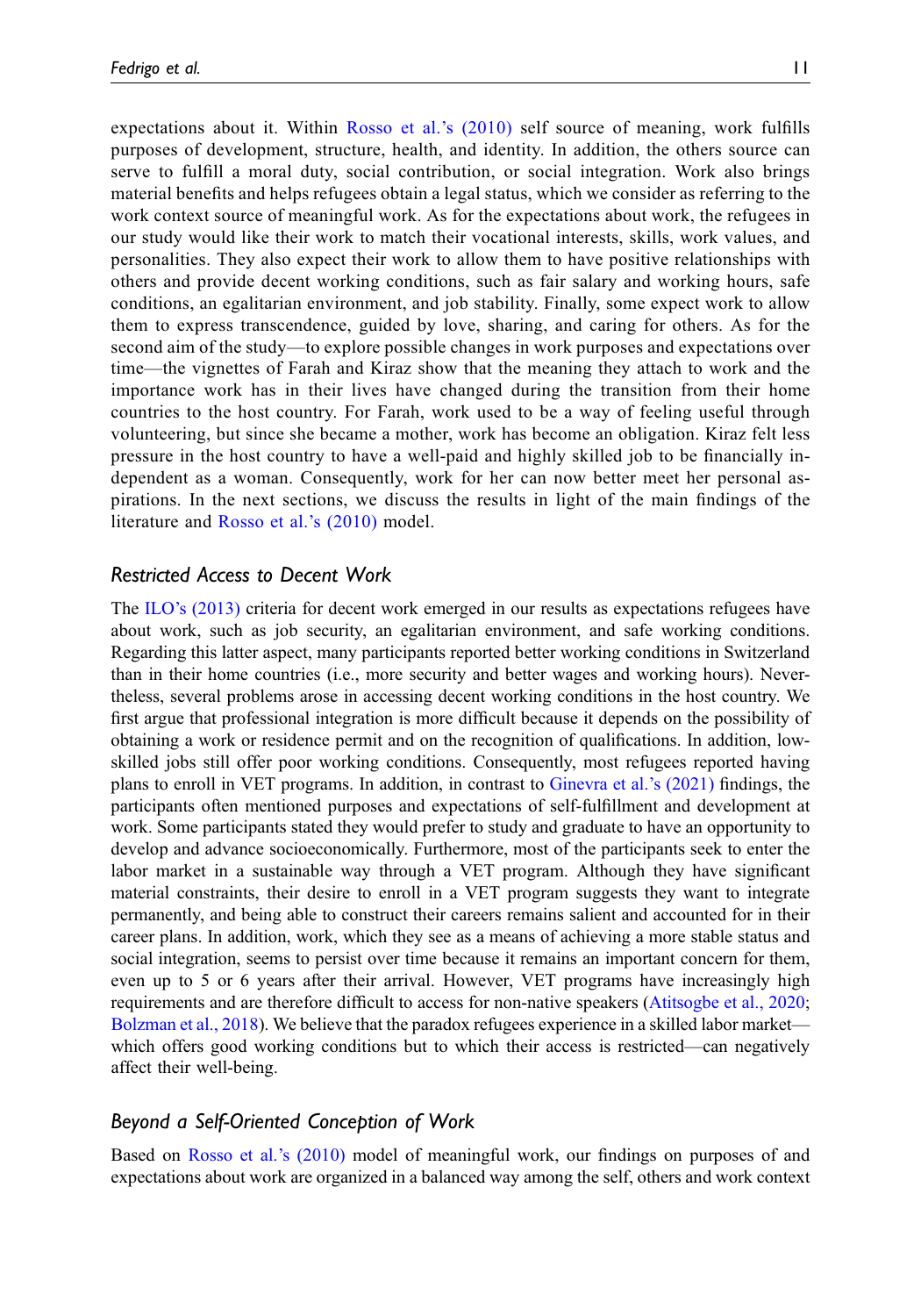sources of meaning. This confirms, among other things, the existence of a relational and a social aspect within the MOW. Indeed, consistent with [V](#page-15-9)ä[llipakka et al.](#page-15-9)'s  $(2016)$  findings, our results show that some refugees consider work a means of integrating into their host societies and building relationships with locals. Moreover, in line with [Stebleton](#page-15-8)'s (2012) results, we found that family and community strongly influence the MOW. Indeed, half of the interviewed refugees mentioned their willingness to work to support or build a family, contribute to society to give back what they received, and help others in general. These results echo [Ginevra et al.](#page-14-10)'s (2021) findings, which stressed that affiliation is an important future goal for refugees, and Blustein'[s \(2013\)](#page-13-3) reflections claiming that social connection is one of the three basic needs that decent work fulfills.

Contextual and situational dimensions also seem to influence the refugees' MOW, as the vignettes of Farah and Kiraz suggest. This confirms that some dimensions of the MOW might change and can be impacted by life transitions [\(Fournier et al., 2019\)](#page-14-8). Farah transitioned from a comfortable life in her home country to a precarious situation as a young single mother and refugee in a foreign country. Although in Iran she would have opted for an unpaid job that allowed her to feel useful and contribute to society, the situation is quite different in Switzerland. She would like to have a job that pays well, is not demanding, and involves little contact with others. At the same time, she is the sole caregiver for a young child and does not have access to adequate daycare. For Kiraz, the change in gender-related work expectations between Turkey and Switzerland seems to have influenced her perceptions of work and prestige. To her, having a job in which she could grow and that corresponds to her interests has always been important. However, in the host country, she feels less pressure from her parents to have a prestigious job and has more motivation to achieve her goals. Lastly, our findings are a concrete illustration of the multiple transitions that refugees have to deal with in parallel. Aged between 18 and 35 years, some of them have or anticipate parenting concerns, which are coupled with issues such as learning a new language, trying to adapt to a new culture, dealing with financial constraints, meeting administrative requirements, and, for some of them, waiting for a residence permit and looking for a meaningful work. Not surprisingly then, in the European countries with labor markets characterized by strong demands, refugees are overrepresented in unemployment rates ([OECD, 2019\)](#page-15-3).

### Implications for Practice

Our study stresses that the MOW can take multiple forms and can involve several domains. Some elements seem specific to the refugee population, such as work being seen as a means to obtain a legal status and to achieve social integration. This highlights the importance of career counselors who work with refugees taking into account the wide range of purposes and expectations they attach to work. For example, when working with a refugee such as Sayid, who sees work mainly as a moral duty and way of obtaining a stable status and expects a job that corresponds to his skills and interests, a career counselor will have to support him finding a job in his desired occupation. On the other hand, a good way to support a refugee such as Faven, who wants to grow at work and conceives of work as a part of her identity, would be to help her enroll in a training program that leads to a qualification. More generally, career counselors are also invited to acknowledge their culture's role and drop Western presumptions [\(Stebleton, 2012](#page-15-8)) to grasp refugees' true perceptions and adequately support them in their career development. Furthermore, the two vignettes we presented show that an additional component comes into play for women because they have to deal with gendered expectations. Career interventions that take into account intersectionality issues should then be conceived to support female refugees successfully. In the same vein, advocacy counseling—seen as the action and commitment of career counselors to improve their client's opportunities and growth ([Kozan & Blustein, 2018](#page-14-15))—plays an important role in overcoming barriers and enhancing refugees' access to education, VET programs and ultimately,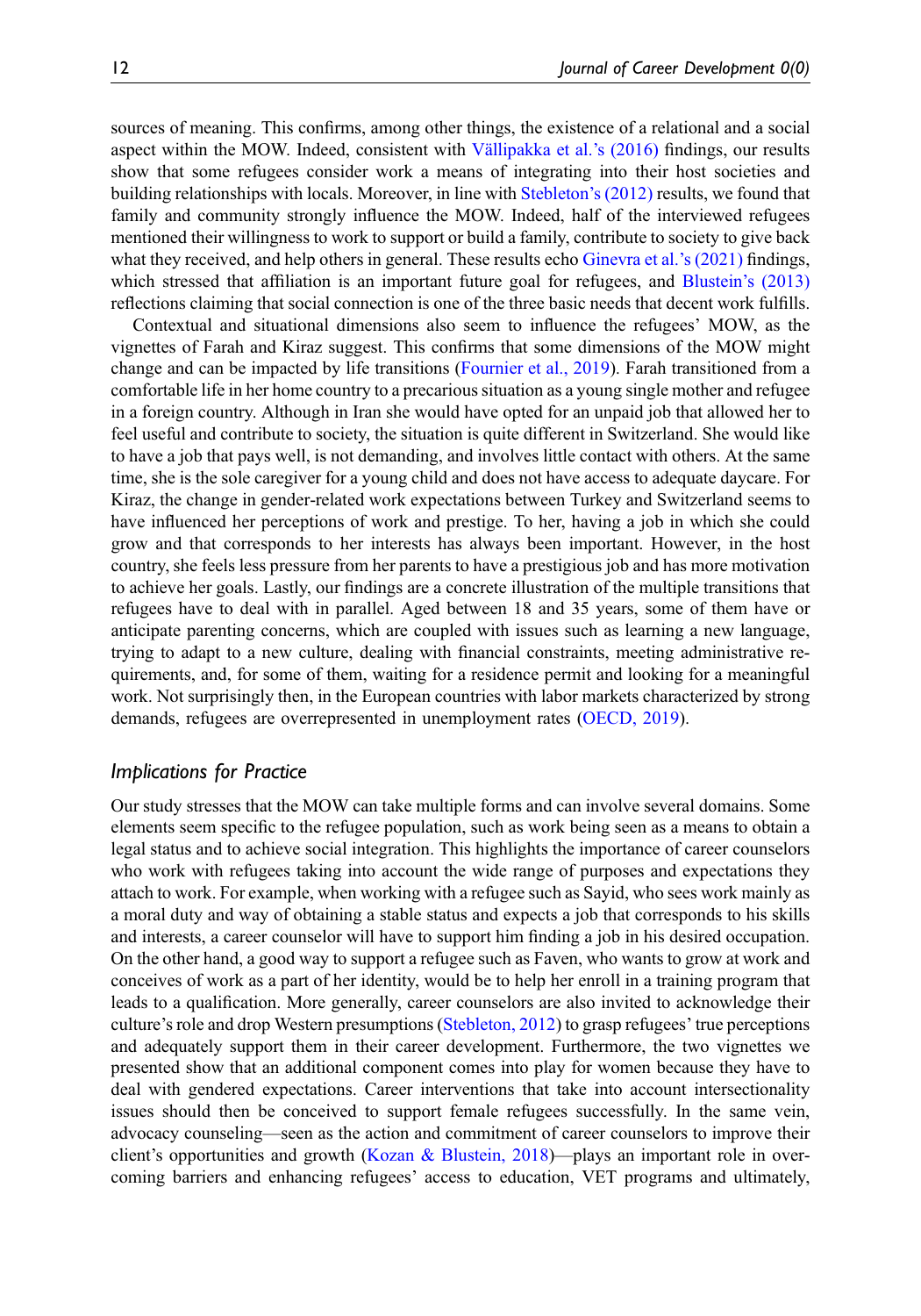decent and meaningful work. Finally, because refugees are a heterogeneous population facing many parallel challenges, conceiving interventions that imply multiple stakeholders appears crucial for career counselors, keeping in mind the multitude of factors at play in the professional integration process. Moreover, given that the amount of time spent as a refugee reduces the chances of obtaining meaningful work [\(Codell et al., 2011](#page-14-7)), these interventions must be carried out as early as possible after refugees' arrival in the host country, as previous studies have suggested ([Udayar et al., 2020](#page-15-4)).

# Limitations and Future Direction

The main limitation of our study is related to the understanding of the questions, both due to language issues and the complexity of reflections on the MOW. For some interviewees, regardless of their country of origin, questions about the MOW seemed pointless because to them, work is primarily about making a living and is self-evident. We also recognize that power issues may have existed during the interviews, bringing an asymmetrical dimension to the relationship [\(Goodkind](#page-14-16) [& Deacon, 2004](#page-14-16)). As mentioned above, we decided to avoid using interpreters because they can increase this distance ([Block et al., 2012](#page-13-8)). In addition, we noticed that some refugees, especially Eritreans, were reluctant to share details about their personal lives out of fear that it would have negative effects on their asylum applications. This sensitive issue could also have created an atmosphere of distrust and hindered the relationship. Finally, [Hill et al. \(2005\)](#page-14-13) recommended we shared our personal biases and expectations and acknowledged that our research team is not culturally diverse and that the coders are in the same age group as the interviewees, but with diametrically different daily situations and issues. We also recognized that even when asked cautiously, some questions related to gender can be inherently guided and confrontational. Despite our efforts, these misconceptions, possible power issues, and expectations of the research team might have biased our results, which must therefore be interpreted with caution. It also seems important to note that none of the refugees was working at the time of the interviews. The MOW was therefore based on perceptions or their actual experiences at previous jobs rather than on their current workplaces. Regarding spiritual life, integrating this source of meaning into our classification appeared difficult. A few refugees mentioned religion or faith, but they did not clearly identify them as sources of MOW. Future research should address the spiritual source of meaning and further explore the possible evolution of the MOW over time and across contexts. Indeed, as seen in the illustrations, multiple factors could affect the way refugees approach work and its changing importance in their lives, but further investigations are needed to better understand these processes.

# Conclusion

This research sheds light on the meaning refugees ascribe to work and offers a first reflection on its potential evolution over time and context. Our results stress that refugees' expectations cover the criteria for decent work and that refugees globally reported better working conditions in their host countries. However, several obstacles, such as not having a residence permit or their qualifications recognized, prevent their access to decent work. However, the experience of this injustice—the restricted access to the wealth and resources of their host countries because of their refugee status—could jeopardize their well-being. Organizing our results around three sources of MOW, we offered an overview of the meaning refugees attach to work that extends the understanding beyond the self, encompassing relationships with others and work contexts. In that sense, our results suggest that the MOW has an important relational component directed toward others and the larger society. Finally, by providing concrete illustrations, our article sheds light on the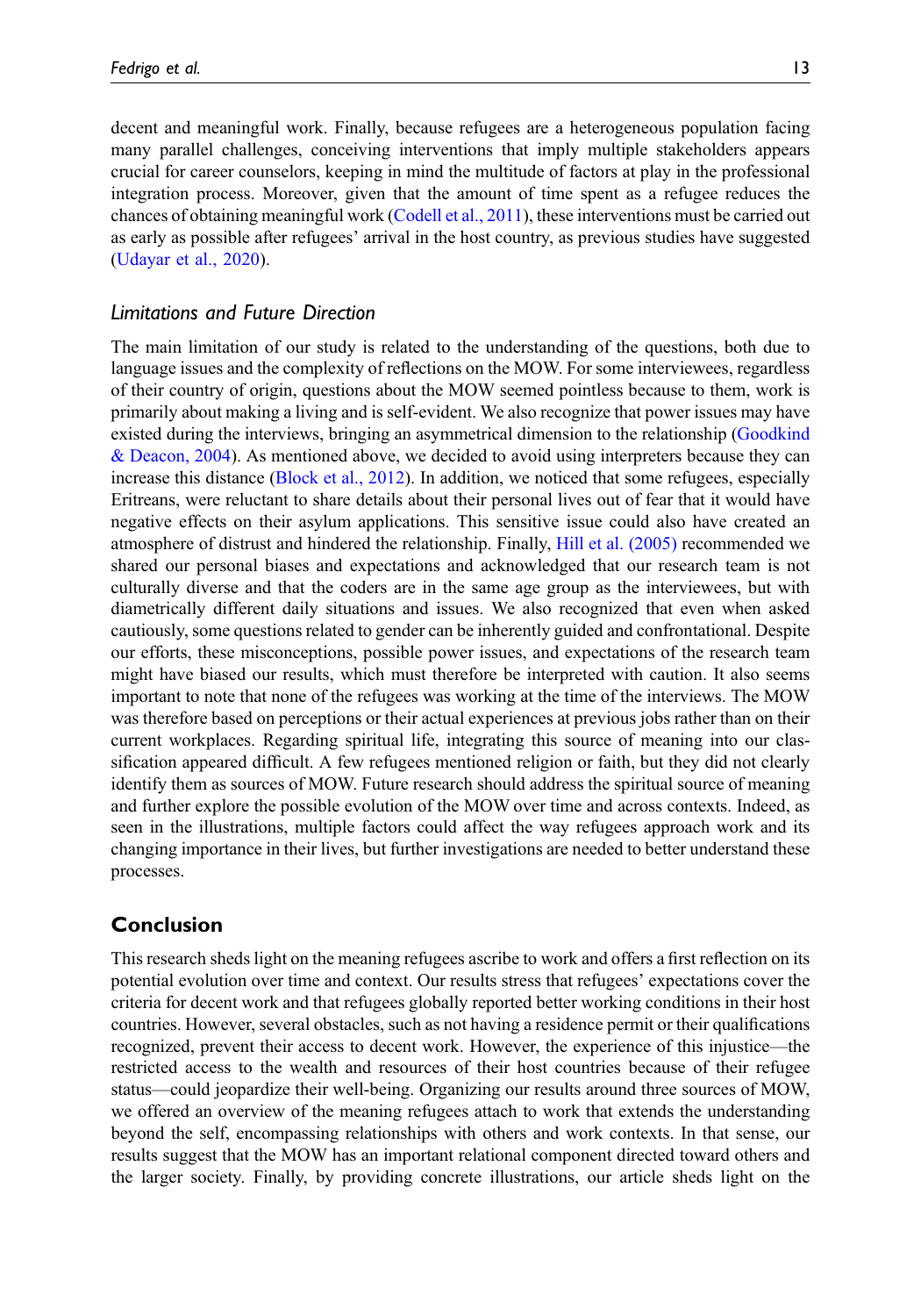multiple transitions that refugees experience simultaneously and thus stresses the importance of early and comprehensive career counseling and counselors' commitment to advocating for refugees to have better access to opportunities.

#### Acknowledgments

We would like to thank all participants, the coordinators of the integration program and the state organization for refugees for their precious collaboration. We also thank Romain Gaspoz for his valuable contribution during data collection and analysis. We are grateful to the editors and reviewers for their insightful suggestions.

#### Declaration of Conflicting Interests

The author(s) declared no potential conflicts of interest with respect to the research, authorship, and/or publication of this article.

#### Funding

The author(s) received no financial support for the research, authorship, and/or publication of this article.

#### ORCID iDs

Laurence Fedrigo **b** <https://orcid.org/0000-0001-7739-1503> Jonas Masdonati **I** <https://orcid.org/0000-0002-1897-1425>

### **References**

- <span id="page-13-4"></span>Allan, B. A., Autin, K. L., & Duffy, R. D. (2016). Self-determination and meaningful work: Exploring socioeconomic constraints. Frontiers in Psychology, 7, 71. <https://doi.org/10.3389/fpsyg.2016.00071>.
- <span id="page-13-5"></span>Arnoux-Nicolas, C., Sovet, L., Lhotellier, L., Di Fabio, A., & Bernaud, J. L. (2016). Perceived work conditions and turnover intentions: The mediating role of meaning of work. *Frontiers in Psychology*, 7, 704. [https://doi.org/10.3389/fpsyg.2016.00704.](https://doi.org/10.3389/fpsyg.2016.00704)
- <span id="page-13-6"></span>Atitsogbe, K. A., Durante, F., & Rossier, J. (2020). Integration of asylum seekers temporarily admitted to Switzerland: The role of vocational training. L'Orientation Scolaire et Professionnelle, 49(49/3), 481–501. <https://doi.org/10.4000/osp.12563>
- <span id="page-13-0"></span>Baran, B. E., Valcea, S., Porter, T. H., & Gallagher, V. C. (2018). Survival, expectations, and employment: An inquiry of refugees and immigrants to the United States. Journal of Vocational Behavior, 105, 102-115. <https://doi.org/10.1016/j.jvb.2017.10.011>.
- <span id="page-13-8"></span>Block, K., Warr, D., Gibbs, L., & Riggs, E. (2012). Addressing ethical and methodological challenges in research with refugee-background young people: Reflections from the field. Journal of Refugee Studies, 26(1), 69–87. <https://doi.org/10.1093/jrs/fes002>
- <span id="page-13-3"></span>Blustein, D. L. (2013). The Oxford handbook of the psychology of working. Oxford University Press. [https://](https://doi.org/10.1093/oxfordhb/9780199758791.001.0001) [doi.org/10.1093/oxfordhb/9780199758791.001.0001](https://doi.org/10.1093/oxfordhb/9780199758791.001.0001)
- <span id="page-13-1"></span>Blustein, D. L., Masdonati, J., & Rossier, J. (2017). Psychology and the international labor organization: The role of psychology in the decent work Agenda. ILO White Paper. [https://www.ilo.org/wcmsp5/groups/](https://www.ilo.org/wcmsp5/groups/public/---dgreports/---inst/documents/publication/wcms_561013.pdf) public/—dgreports/—[inst/documents/publication/wcms\\_561013.pdf](https://www.ilo.org/wcmsp5/groups/public/---dgreports/---inst/documents/publication/wcms_561013.pdf)
- <span id="page-13-2"></span>Blustein, D. L., Olle, C., Connors-Kellgren, A., & Diamonti, A. J. (2016). Decent work: A psychological perspective. Frontiers in Psychology, 7, 407. [https://doi.org/10.3389/fpsyg.2016.00407.](https://doi.org/10.3389/fpsyg.2016.00407)
- <span id="page-13-7"></span>Bolzman, C., Felder, A., & Fernandez, A. (2018). Training trajectories of young migrants in precarious legal situations: Logics of resource mobilization in the face of multiple constraints. Raisons Educatives, 22(1), 249–275. <https://doi.org/10.3917/raised.022.0249>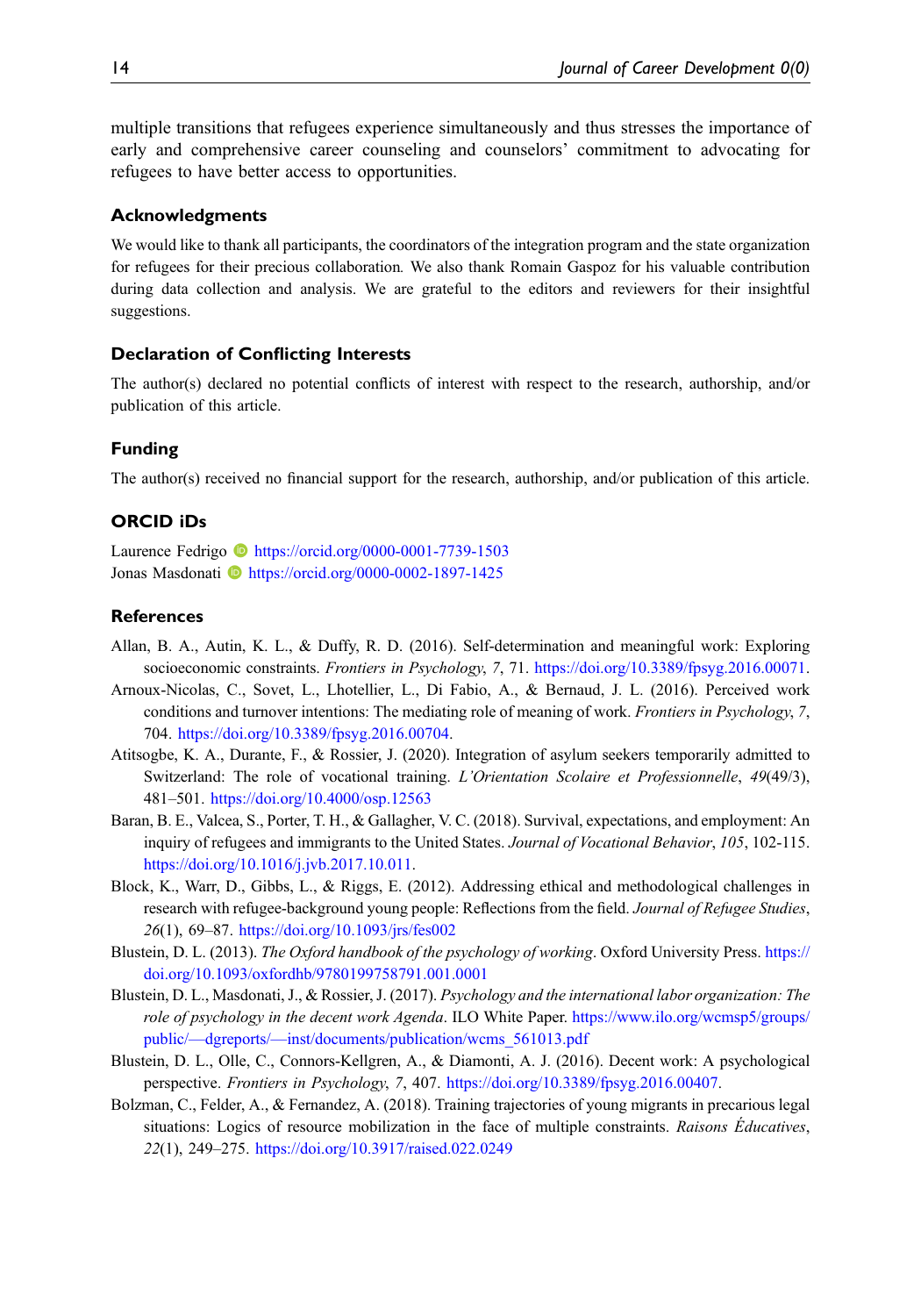- <span id="page-14-7"></span>Codell, J. D., Hill, R. D., Woltz, D. J., & Gore, P. A. (2011). Predicting meaningful employment for refugees: The influence of personal characteristics and developmental factors on employment status and hourly wages. International Journal for the Advancement of Counselling, 33(3), 216–224. [https://doi.org/10.](https://doi.org/10.1007/s10447-011-9125-5) [1007/s10447-011-9125-5](https://doi.org/10.1007/s10447-011-9125-5)
- <span id="page-14-9"></span>Fedrigo, L., Udayar, S., Toscanelli, C., Clot-Siegrist, E., Durante, F., & Masdonati, J. (2021). Young refugees' and asylum seekers' career choices: A qualitative investigation. International Journal for Educational and Vocational Guidance, 1-22. [https://doi.org/ 10.1007/s10775-021-09460-9.](https://doi.org/%2010.1007/s10775-021-09460-9)
- <span id="page-14-8"></span>Fournier, G., Lachance, L., Viviers, S., Lahrizi, I. Z., Goyer, L., & Masdonati, J. (2019). Development and initial validation of a multidimensional questionnaire on the relationship to work (RWQ). *International* Journal for Educational and Vocational Guidance, 20(1), 123–168. [https://doi.org/10.1007/s10775-](https://doi.org/10.1007/s10775-019-09397-0) [019-09397-0](https://doi.org/10.1007/s10775-019-09397-0)
- <span id="page-14-14"></span>Gaudet, S., & Robert, D. (2018). A journey through qualitative research: From design to reporting. Sage.
- <span id="page-14-10"></span>Ginevra, M. C., Di Maggio, I., Santilli, S., & Nota, L. (2021). The role of career adaptability and future orientation on future goals in refugees. British Journal of Guidance and Counselling, 49(2), 272–286. <https://doi.org/10.1080/03069885.2020.1865874>
- <span id="page-14-16"></span>Goodkind, J. R., & Deacon, Z. (2004). Methodological issues in conducting research with refugee women: Principles for recognizing and re-centering the multiply marginalized. Journal of Community Psychology, 32(6), 721–739. <https://doi.org/10.1002/jcop.20029>
- <span id="page-14-2"></span>Guichard, J. (2016). Life- and working- design interventions for constructing a sustainable human(e) world. Journal of Counsellogy, 5, 179-190.
- <span id="page-14-13"></span>Hill, C. E., Knox, S., Thompson, B. J., Williams, E. N., Hess, S. A., & Ladany, N. (2005). Consensual qualitative research: An update. Journal of Counseling Psychology, 52(2), 196–205. [http://doi.org/10.](http://doi.org/10.1037/0022-0167.52.2.196) [1037/0022-0167.52.2.196](http://doi.org/10.1037/0022-0167.52.2.196)
- <span id="page-14-1"></span>Hynie, M. (2018). Refugee integration: Research and policy. Peace and Conflict: Journal of Peace Psychology, 24(3), 265–276. <http://doi.org/10.1037/pac0000326>
- <span id="page-14-4"></span>International Labour Organization (2013). Decent work indicators: Guidelines for procedures and users of statistical and legal framework indicators (2nd ed.). International Labor Office. [https://www.ilo.org/](https://www.ilo.org/wcmsp5/groups/public/---dgreports/---integration/documents/publication/wcms_229374.pdf) wcmsp5/groups/public/—dgreports/—[integration/documents/publication/wcms\\_229374.pdf](https://www.ilo.org/wcmsp5/groups/public/---dgreports/---integration/documents/publication/wcms_229374.pdf).
- <span id="page-14-11"></span>Kosny, A., Yanar, B., Begum, M., Al-khooly, D., Premji, S., Lay, M. A., & Smith, P. M. (2020). Safe employment integration of recent immigrants and refugees. Journal of International Migration and Integration, 21(3), 807–827. <https://doi.org/10.1007/s12134-019-00685-w>
- <span id="page-14-15"></span>Kozan, S. & Blustein, D. L. (2018). Implementing social change: A qualitative analysis of counseling psychologists' engagement in advocacy. The Counseling Psychologist, 46(2), 154–189. [https://doi.org/](https://doi.org/10.1177/0011000018756882) [10.1177/0011000018756882](https://doi.org/10.1177/0011000018756882)
- <span id="page-14-5"></span>Kozan, S., Masdonati, J., Konowitz, L., & Blustein, D. L. (2019). Decent work: A fondamental aspiration for career guidance. In J. Masdonati, K. Massoudi, & J. Rossier (Eds.). Reperes pour lorientation. Antipodes.
- <span id="page-14-0"></span>Mallett, R. (2018). Decent work, migration and the 2030 Agenda for sustainable development. Overseas Development Institute.
- <span id="page-14-12"></span>Masdonati, J., Schreiber, M., Marcionetti, J., & Rossier, J. (2019). Decent work in Switzerland: Context, conceptualization, and assessment. Journal of Vocational Behavior, 110, 12-27. [https://doi.org/10.1016/](https://doi.org/10.1016/j.jvb.2018.11.004) [j.jvb.2018.11.004.](https://doi.org/10.1016/j.jvb.2018.11.004)
- <span id="page-14-3"></span>Massengale, M., Shebuski, K. M., Karaga, S., Choe, E., Hong, J., Hunter, T. L., & Dispenza, F. (2020). Psychology of working theory with refugee persons: Applications for career counseling. Journal of Career Development, 47(5), 592–605. <http://doi.org/10.1177/0894845319832670>
- <span id="page-14-6"></span>Massoudi, K., Abessolo, M., Amenyona Atitsogbe, K., Banet, E., Bollmann, G., Dauwalder, J.-P., Handschin, P., Maggiori, C., Masdonati, J., Rochat, S., & Rossier, J. (2018). A value-centered approach of decent work. In C.-S. Valerie, P. Jacques, P. Marek, D.-P. Violetta, A. Gabriela, B. Jean Luc, M. Issa ´ Abdou, & G. Jean (Eds.), Life-and-career designing for sustainable development and decent work. Springer.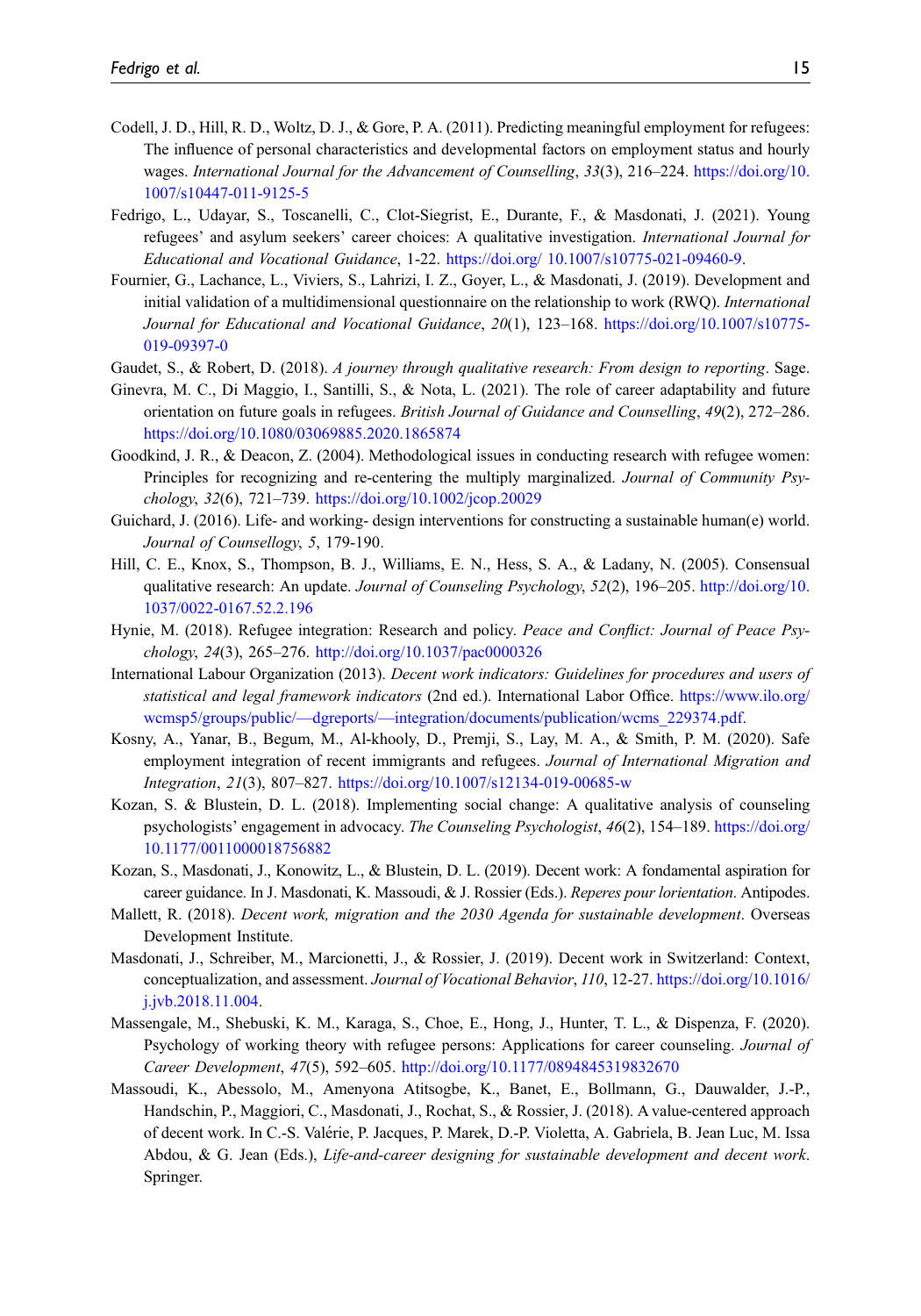- <span id="page-15-11"></span>Morrow, S. L. (2005). Quality and trustworthiness in qualitative research in counseling psychology. *Journal* of Counseling Psychology, 52(2), 250–260. <http://doi.org/10.1037/0022-0167.52.2.250>
- <span id="page-15-14"></span>Morrow, S. L., Castañeda-Sound, C. L., & Abrams, E. M. (2012). Counseling psychology research methods: Qualitative approaches. In N. A. Fouad, J. A. Carter, & L. M. Subich (Eds.), APA handbook of counseling psychology. Theories, research, and methods (Vol. 1, pp. 93–117). APA. [https://doi.org/10.](https://doi.org/10.1037/13754-004) [1037/13754-004](https://doi.org/10.1037/13754-004)
- <span id="page-15-13"></span>Moser, A., & Korstjens, I. (2018). Series: Practical guidance to qualitative research. Part 3: Sampling, data collection and analysis. Journal of General Practice, 24(1), 9–18. [https://doi.org/10.1080/13814788.](https://doi.org/10.1080/13814788.2017.1375091) [2017.1375091](https://doi.org/10.1080/13814788.2017.1375091)
- <span id="page-15-3"></span>Organisation for Economic Co-operation and Development (2019). International migration outlook 2019. OECD Publishing. <https://doi.org/10.1787/1999124x>
- <span id="page-15-12"></span>Ponterotto, J. G. (2005). Qualitative research in counseling psychology: A primer on research paradigms and philosophy of science. Journal of Counseling Psychology, 52(2), 126–136. [https://doi.org/10.1037/](https://doi.org/10.1037/0022-0167.52.2.126) [0022-0167.52.2.126](https://doi.org/10.1037/0022-0167.52.2.126)
- <span id="page-15-6"></span>Rosso, B. D., Dekas, K. H., & Wrzesniewski, A. (2010). On the meaning of work: A theoretical integration and review. Research in Organizational Behavior, 30, 91-127. [https://doi.org/10.1016/j.riob.2010.09.](https://doi.org/10.1016/j.riob.2010.09.001) [001](https://doi.org/10.1016/j.riob.2010.09.001).
- <span id="page-15-10"></span>Secretary of State for Migration (2021). Statistiques en matière d'asile 2021 (Asylum statistics 2021). Federal Statistical Office. <https://www.sem.admin.ch/sem/fr/home/sem/medien/mm.msg-id-82180.html>.
- <span id="page-15-8"></span>Stebleton, M. J. (2012). The meaning of work for Black African immigrant adult college students. *Journal of* Career Development, 39(1), 50–75. <http://doi.org/10.1177/0894845309358888>
- <span id="page-15-7"></span>Steger, M. F., Dik, B. J., & Duffy, R. D. (2012). Measuring meaningful work: The work and meaning inventory (WAMI). Journal of Career Assessment, 20(3), 322–337. [https://doi.org/10.1177/](https://doi.org/10.1177/10690727114336160) [10690727114336160](https://doi.org/10.1177/10690727114336160)
- <span id="page-15-1"></span>The United Nations Refugee Agency (2018). Global trends: Forced displacement in 2017. UNHCR. [https://](https://www.unhcr.org/statistics/unhcrstats/5b27be547/unhcr-global-trends-2017.html?query=global%20trends%202017) [www.unhcr.org/statistics/unhcrstats/5b27be547/unhcr-global-trends-2017.html?query=global%20trends](https://www.unhcr.org/statistics/unhcrstats/5b27be547/unhcr-global-trends-2017.html?query=global%20trends%202017) [%202017.](https://www.unhcr.org/statistics/unhcrstats/5b27be547/unhcr-global-trends-2017.html?query=global%20trends%202017)
- <span id="page-15-0"></span>The United Nations Refugee Agency (2020). Statistics. UNHCR. [https://www.unhcr.org/dach/ch-fr/services](https://www.unhcr.org/dach/ch-fr/services-en-suisse/statistiques)[en-suisse/statistiques.](https://www.unhcr.org/dach/ch-fr/services-en-suisse/statistiques)
- <span id="page-15-2"></span>Toscanelli, C., Fedrigo, L., & Rossier, J. (2019). Promoting an ethical work context and access to sustainable careers in the framework of the fourth industrial revolution. In I. Potgieter, N. Ferreira, & M. Coetzee (Eds.), Fit for the future: theory, research and dynamics of career wellbeing (pp. 41–58). Springer.
- <span id="page-15-4"></span>Udayar, S., Fedrigo, L., Durante, F., Clot-Siegrist, E., & Masdonati, J. (2020). Labour market integration of young refugees and asylum seekers: A look at perceived barriers and resources. British Journal of Guidance and Counselling, 49(2), 287–303. <https://doi.org/10.1080/03069885.2020.1858023>
- <span id="page-15-9"></span>Valipakka, H., Zeng, C., Lahti, M., & Croucher, S. (2016). Experiencing cultural contact at work: An ¨ exploration of immigrants' perceptions of work in Finland. In S. Shenoy-Packer, & E. Gabor (Eds.), Immigrant workers and meanings of work: communicating life and career transitions (pp. 21–32). Peter Lang. [https://doi.org/10.1080/03069885.2020.1858023.](https://doi.org/10.1080/03069885.2020.1858023)
- <span id="page-15-5"></span>Yakushko, O., Backhaus, A., Watson, M., Ngaruiya, K., & Gonzalez, J. (2008). Career development concerns of recent immigrants and refugees. Journal of Career Development, 34(4), 362–396. [http://doi.org/10.](http://doi.org/10.1177/0894845308316292) [1177/0894845308316292](http://doi.org/10.1177/0894845308316292)

### Author Biographies

**Laurence Fedrigo** graduated with a master's degree in counseling psychology at the University of Lausanne with a one-semester exchange at University Laval, Quebec. She is now a fourth-year ´ PhD student at the Research center in vocational psychology and career counseling (CePCO),